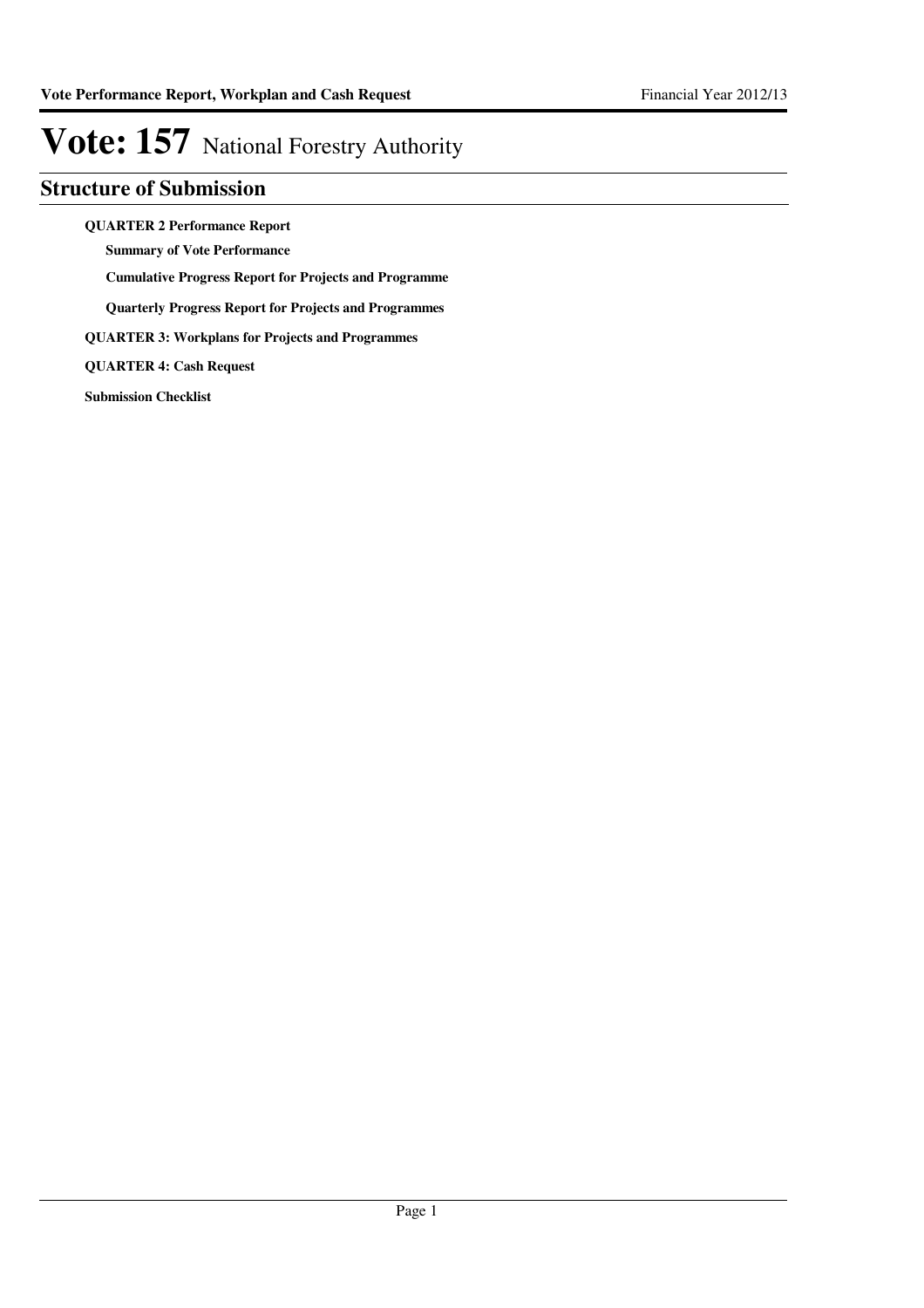### **HALF-YEAR: Highlights of Vote Performance**

### *V1: Summary of Issues in Budget Execution*

*This section provides an overview of Vote expenditure* 

**(i) Snapshot of Vote Releases and Expenditures**

Table V1.1 below summarises cumulative releases and expenditures by the end of the quarter:

### **Table V1.1: Overview of Vote Expenditures (UShs Billion)**

| (i)                          | <i>Excluding Arrears, Taxes</i> | <b>Approved</b><br><b>Budget</b> | <b>Released</b><br>by End | <b>Spent by</b><br><b>End Dec</b> | % Budget<br><b>Released</b> | <b>Spent</b> | % Budget % Releases<br><b>Spent</b> |
|------------------------------|---------------------------------|----------------------------------|---------------------------|-----------------------------------|-----------------------------|--------------|-------------------------------------|
|                              | Wage                            | 3.600                            | 0.000                     | 0.000                             | $0.0\%$                     | $0.0\%$      | N/A                                 |
| Recurrent                    | Non Wage                        | 0.146                            | 1.867                     | 1.837                             | 1277.1%                     | 1256.8%      | 98.4%                               |
|                              | GoU                             | 1.000                            | 0.379                     | 0.379                             | 37.9%                       | 37.9%        | 100.0%                              |
| Development                  | Donor*                          | 3.190                            | 1.605                     | 1.605                             | 50.3%                       | 50.3%        | 100.0%                              |
|                              | <b>GoU</b> Total                | 4.746                            | 2.246                     | 2.216                             | $47.3\%$                    | $46.7\%$     | 98.7%                               |
|                              | <b>Total GoU+Donor (MTEF)</b>   | 7.936                            | 3.851                     | 3.822                             | $48.5\%$                    | $48.2\%$     | $99.2\%$                            |
| (ii) Arrears                 | Arrears                         | 0.000                            | 0.000                     | 0.000                             | N/A                         | N/A          | N/A                                 |
| and Taxes                    | $Taxes**$                       | 0.300                            | 0.000                     | 0.000                             | $0.0\%$                     | $0.0\%$      | N/A                                 |
|                              | <b>Total Budget</b>             | 8.236                            | 3.851                     | 3.822                             | 46.8%                       | $46.4\%$     | $99.2\%$                            |
| <i>(iii)</i> Non Tax Revenue |                                 | 11.081                           | 5.761                     | 5.762                             | 52.0%                       | 52.0%        | 100.0%                              |
|                              | <b>Grand Total</b>              | 19.317                           | 9.613                     | 9.583                             | 49.8%                       | $49.6\%$     | 99.7%                               |
|                              | <b>Excluding Taxes, Arrears</b> | 19.017                           | 9.613                     | 9.583                             | 50.5%                       | 50.4%        | 99.7%                               |

The table below shows cumulative releases and expenditures to the Vote by Vote Function :

### **Table V1.2: Releases and Expenditure by Vote Function\***

| Approved      | <b>Released</b> | <b>Spent</b> |          |              | $\%$              |
|---------------|-----------------|--------------|----------|--------------|-------------------|
| <b>Budget</b> |                 |              | Released | <i>Spent</i> | Releases          |
|               |                 |              |          |              | Spent             |
| 19.02         | 9.61            | 9.58         | 50.5%    | 50.4%        | 99.7%             |
| 19.02         | 9.61            | 9.58         | 50.5%    | 50.4%        | 99.7%             |
|               |                 |              |          | .            | % Budget % Budget |

*\* Excluding Taxes and Arrears*

### **(ii) Matters to note in budget execution**

Future releases should always be based on the breakdown as provided in the OBT. A request was made to the Permanent secretary to release the development grant in two quarters to enable timely production of seedlings.

### **Table V1.3: High Unspent Balances and Over-Expenditure in the Domestic Budget (Ushs Bn)** *(i) Major unpsent balances*

*(ii) Expenditures in excess of the original approved budget*

*\* Excluding Taxes and Arrears*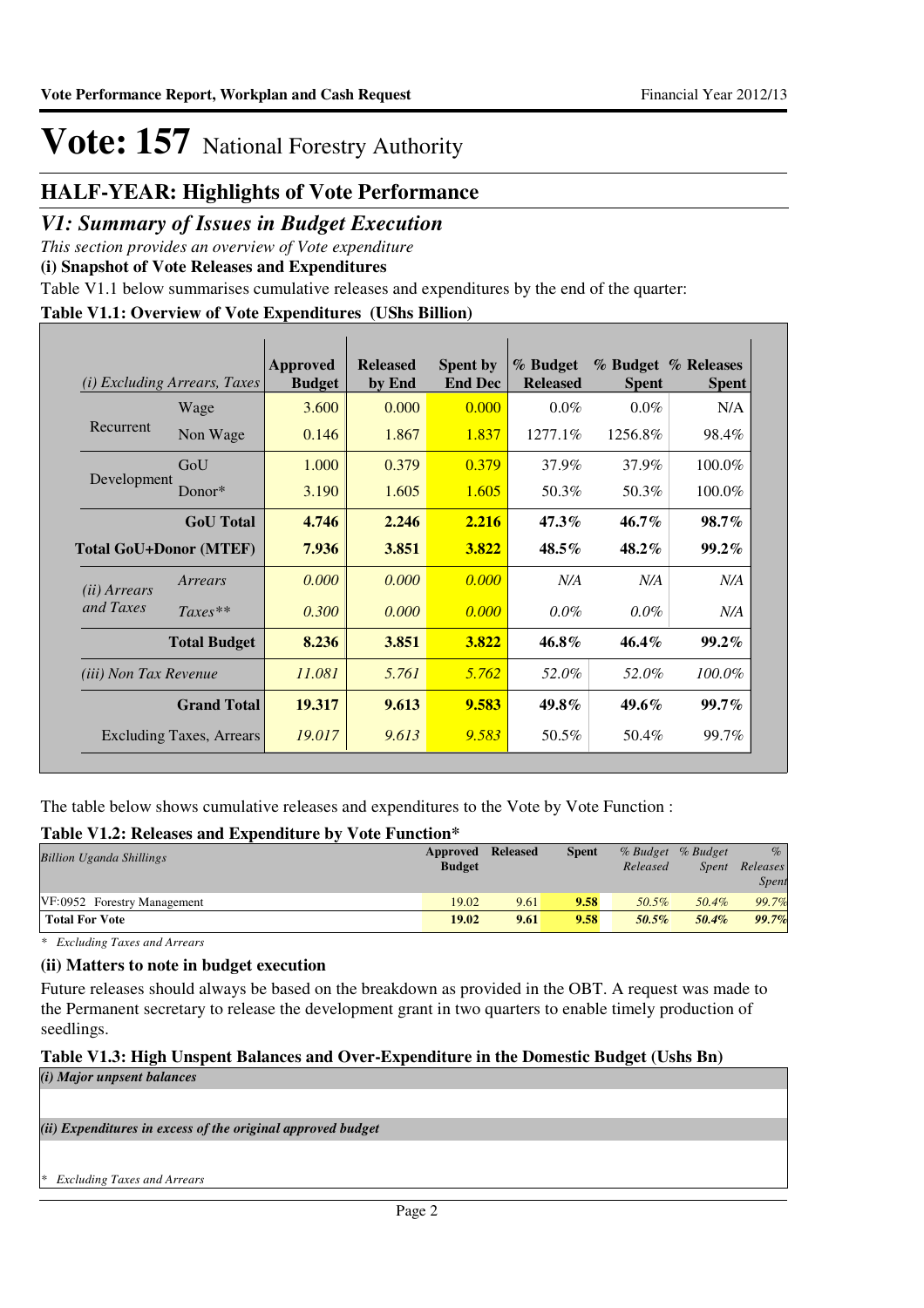## **HALF-YEAR: Highlights of Vote Performance**

### *V2: Performance Highlights*

*This section provides highlights of output performance, focusing on key outputs and actions impelemented to improve section performance.*

### **Table V2.1: Key Vote Output Indicators and Expenditures\***

| Vote, Vote Function<br><b>Key Output</b>                                                                     | <b>Approved Budget and</b><br><b>Planned outputs</b>                                                                                                                                                                           | <b>Cumulative Expenditure</b><br>and Performance                                                                                                                                                                                                | <b>Status and Reasons for</b><br>any Variation from Plans                                                                                                        |
|--------------------------------------------------------------------------------------------------------------|--------------------------------------------------------------------------------------------------------------------------------------------------------------------------------------------------------------------------------|-------------------------------------------------------------------------------------------------------------------------------------------------------------------------------------------------------------------------------------------------|------------------------------------------------------------------------------------------------------------------------------------------------------------------|
| Vote Function: 0952 Forestry Management                                                                      |                                                                                                                                                                                                                                |                                                                                                                                                                                                                                                 |                                                                                                                                                                  |
| <b>Output: 095201</b>                                                                                        | <b>Mangement of Central Forest Reserves</b>                                                                                                                                                                                    |                                                                                                                                                                                                                                                 |                                                                                                                                                                  |
| Description of Performance: 122km forest boundaries                                                          | resurveyed & marked with<br>concrete pillars. 353Km<br>reopened.107Km<br>maintained.961ha encroached<br>land replanted.114ha bamboo<br>planted. 247 patrolmen<br>employed &150 armed<br><b>Environmental Protection Police</b> | 313 patrolmen employed &50<br>armed Environmental<br>Protection Police deployed in<br>areas where illegalities are<br>rampant. 115 of formerly<br>encroachd land planted in<br><b>Bugoma CFR</b> and Lakeshore<br>range and 54 Km of boundaries |                                                                                                                                                                  |
| Performance Indicators:                                                                                      |                                                                                                                                                                                                                                |                                                                                                                                                                                                                                                 |                                                                                                                                                                  |
| No. of Patrol personnel<br>employed                                                                          | 247                                                                                                                                                                                                                            | 313                                                                                                                                                                                                                                             |                                                                                                                                                                  |
| Distance (Km) of forest<br>boundary resurveyed and<br>marked                                                 | 122                                                                                                                                                                                                                            | 54                                                                                                                                                                                                                                              |                                                                                                                                                                  |
| Area (Ha) of formerly<br>encroached planted                                                                  | 961                                                                                                                                                                                                                            | 115                                                                                                                                                                                                                                             |                                                                                                                                                                  |
| <b>Output Cost:</b>                                                                                          | UShs Bn:                                                                                                                                                                                                                       | 9.448<br>UShs Bn:                                                                                                                                                                                                                               | 36.2%<br>% Budget Spent:<br>3.417                                                                                                                                |
| Output: 095202                                                                                               | <b>Establishment of new tree plantations</b>                                                                                                                                                                                   |                                                                                                                                                                                                                                                 |                                                                                                                                                                  |
| Description of Performance: 1,386ha of plantation                                                            | plantations established in<br>various Central Forestry<br>reserves.                                                                                                                                                            | 323 hectares of new plantations<br>established in Mafuga<br>Plantation, West Nile, Kyoga<br>range and Mbarara plantation.                                                                                                                       | The target for the mid financial<br>year not met because planting<br>was only done in the second<br>quarter since the first quarter<br>was entirely a dry season |
| Performance Indicators:                                                                                      |                                                                                                                                                                                                                                |                                                                                                                                                                                                                                                 |                                                                                                                                                                  |
| Hectares newly planted<br>forests with trees (Farm<br>Income Enhancement and<br><b>Forest Conservation</b> ) | $\mathbf{0}$                                                                                                                                                                                                                   | $\boldsymbol{0}$                                                                                                                                                                                                                                |                                                                                                                                                                  |
| Area(Ha) of degraded forests<br>replanted                                                                    | $\mathbf{0}$                                                                                                                                                                                                                   | $\boldsymbol{0}$                                                                                                                                                                                                                                |                                                                                                                                                                  |
| Area (ha) of Forest<br>Plantations Established by<br><b>National Forestry</b><br>Authority**                 | 1386                                                                                                                                                                                                                           | 349                                                                                                                                                                                                                                             |                                                                                                                                                                  |
| <b>Output Cost:</b>                                                                                          | UShs Bn:                                                                                                                                                                                                                       | 1.625<br>UShs Bn:                                                                                                                                                                                                                               | 0.087<br>% Budget Spent:<br>5.4%                                                                                                                                 |
| Output: 095203                                                                                               | <b>Plantation Management</b>                                                                                                                                                                                                   |                                                                                                                                                                                                                                                 |                                                                                                                                                                  |
|                                                                                                              |                                                                                                                                                                                                                                |                                                                                                                                                                                                                                                 |                                                                                                                                                                  |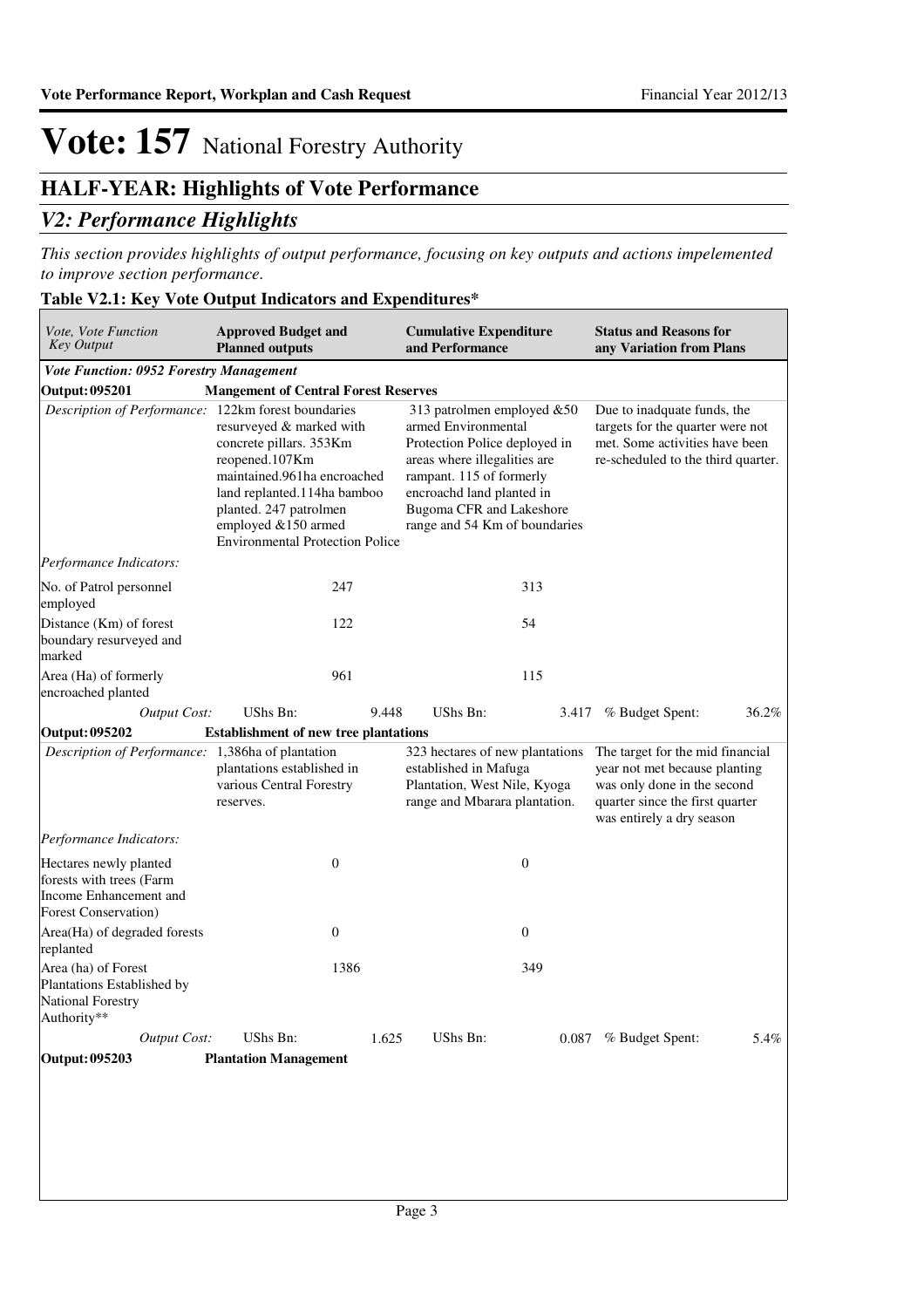## **HALF-YEAR: Highlights of Vote Performance**

| <i>Vote, Vote Function</i><br><b>Key Output</b> | <b>Approved Budget and</b><br><b>Planned outputs</b>                                                                                                                                             | <b>Cumulative Expenditure</b><br>and Performance                                                                                   | <b>Status and Reasons for</b><br>any Variation from Plans                                                                                          |       |
|-------------------------------------------------|--------------------------------------------------------------------------------------------------------------------------------------------------------------------------------------------------|------------------------------------------------------------------------------------------------------------------------------------|----------------------------------------------------------------------------------------------------------------------------------------------------|-------|
| Description of Performance:                     | 2,437 ha of plantations prunned<br>& thinned and 484 Km of fire<br>breaks maintained during dry<br>season for protection of young<br>plantations from fires.                                     | 1,638 hectares maintained by<br>prunning and thinning in<br>various plantations while and<br>91.5 KM of fire breaks<br>maintained. | The performance under this<br>output is under track and the<br>targets will met by close of the<br>financial year.                                 |       |
| Performance Indicators:                         |                                                                                                                                                                                                  |                                                                                                                                    |                                                                                                                                                    |       |
| No. of hectares thinned and<br>pruned           | 2437                                                                                                                                                                                             | 1638                                                                                                                               |                                                                                                                                                    |       |
| Km of Fire breaks<br>established and maintained | 484                                                                                                                                                                                              | 91.5                                                                                                                               |                                                                                                                                                    |       |
| <b>Output Cost:</b>                             | UShs Bn:<br>2.974                                                                                                                                                                                | UShs Bn:                                                                                                                           | % Budget Spent:<br>0.458                                                                                                                           | 15.4% |
| Output: 095205                                  | Supply of seeds and seedlings                                                                                                                                                                    |                                                                                                                                    |                                                                                                                                                    |       |
| Description of Performance:                     | 9,968,156 tree seedlings,<br>101,720 grafted Fruit seedlings<br>produced from 270Kg of pine<br>seed imported) & 12,799Kg of<br>indigenous & Eucalyptus seed<br>collected from local seed stands. | $2,747,985$ tree and fruit<br>seedlings produced from 260<br>Kg of imported pine seed and<br>4,007Kg of local seed                 | The late delivery of imported<br>seed affected the target<br>production for the quarter. Most<br>of the seedlings to be produced<br>in March 2013. |       |
| Performance Indicators:                         |                                                                                                                                                                                                  |                                                                                                                                    |                                                                                                                                                    |       |
| No. of tree Seedlings raised                    | 9968156                                                                                                                                                                                          | 2692272                                                                                                                            |                                                                                                                                                    |       |
| No. of fruit seedlings raised                   | 101720                                                                                                                                                                                           | 55713                                                                                                                              |                                                                                                                                                    |       |
| Output Cost:                                    | UShs Bn:<br>2.809                                                                                                                                                                                | UShs Bn:                                                                                                                           | % Budget Spent:<br>0.946                                                                                                                           | 33.7% |
| <b>Vote Function Cost</b>                       | <b>UShs Bn:</b>                                                                                                                                                                                  | 19.017 UShs Bn:                                                                                                                    | 9.583 % Budget Spent:                                                                                                                              | 50.4% |
| <b>Cost of Vote Services:</b>                   | UShs Bn:                                                                                                                                                                                         | 19.017 UShs Bn:                                                                                                                    | <b>9.583</b> % Budget Spent:                                                                                                                       | 50.4% |

*\* Excluding Taxes and Arrears*

The key outputs registred in the quarter include establishment of 323 hectares of new plantations, weeding of 2,718 hectares of plantations, thinning and prunning of 1,351 hectares of plantations and production of 2,173,740 tree and fruit seedlings. Some of the challenges that may impact on performance include variations in weather conditions which usually affects tree planting and rampant encroachment which affects general management of central forest reserves. Also to note is that forestry field activities are seasonal and hence any untimely release of funds can affect all operations such raising seedlings, timely planting and maintainance.

### **Table V2.2: Implementing Actions to Improve Vote Performance**

| <b>Planned Actions:</b>                                                                                                                                                                                                                                    | <b>Actual Actions:</b>                      | <b>Reasons for Variation</b> |
|------------------------------------------------------------------------------------------------------------------------------------------------------------------------------------------------------------------------------------------------------------|---------------------------------------------|------------------------------|
| Vote: 157 National Forestry Authority                                                                                                                                                                                                                      |                                             |                              |
| Vote Function: 09.52 Forestry Management                                                                                                                                                                                                                   |                                             |                              |
| 30Km of Forest Reserve boundaries<br>resurveyed and marked with concrete<br>pillars, 353Km re-opened in highly<br>threatened CFRs.107Km maintained.<br>Sensitization meetings held with forest<br>edge communities to voluntarily leave the<br><b>CFRs</b> | 54 Km of boundary re-opened and<br>surveyed | No major deviation           |
| Vote: 157 National Forestry Authority                                                                                                                                                                                                                      |                                             |                              |
| Vote Function: 09.52 Forestry Management                                                                                                                                                                                                                   |                                             |                              |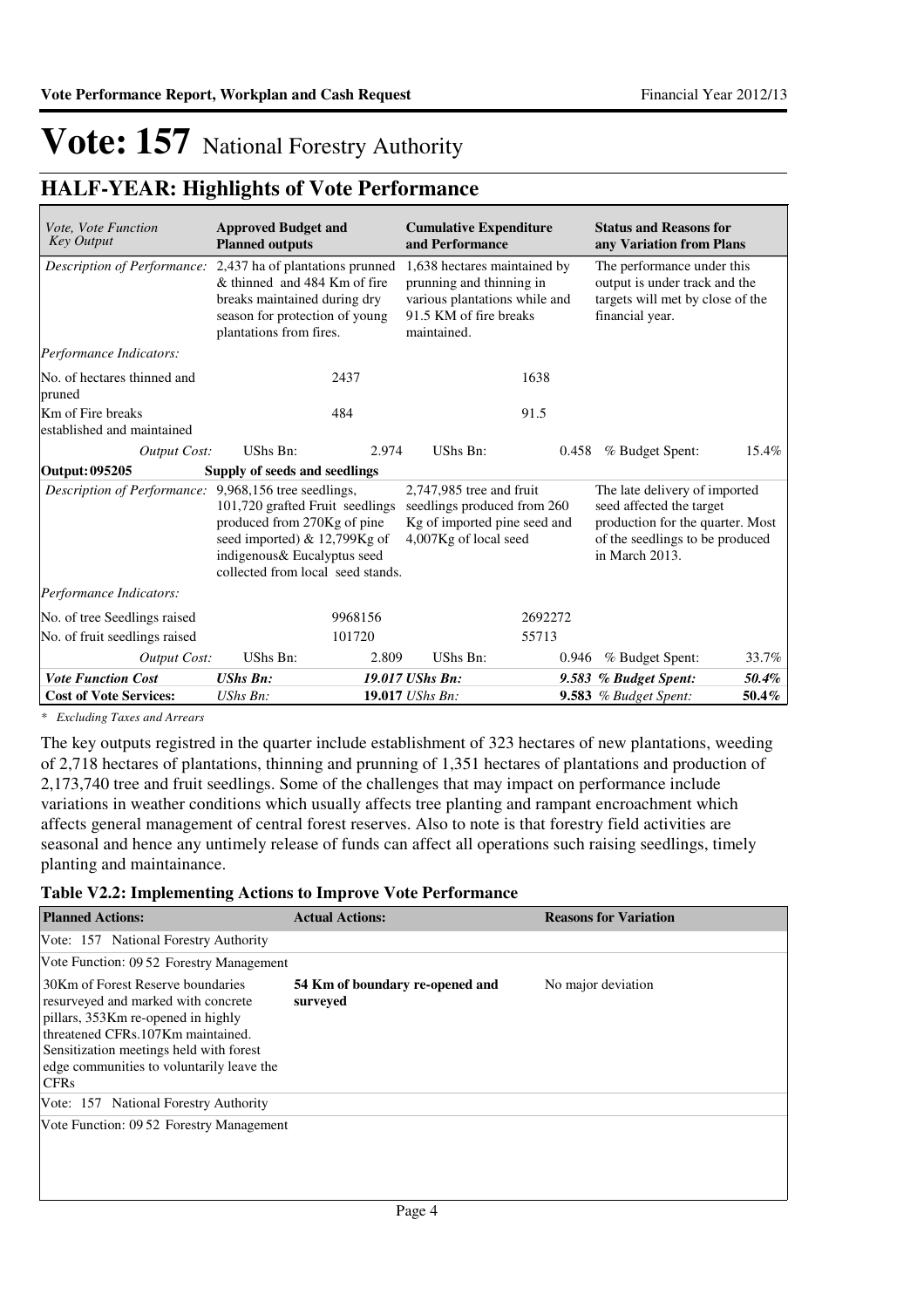## **HALF-YEAR: Highlights of Vote Performance**

| <b>Planned Actions:</b>                                                                                                                                                                                                                                                                  | <b>Actual Actions:</b>                                                                                                                                                                                                                                             | <b>Reasons for Variation</b>                                                    |
|------------------------------------------------------------------------------------------------------------------------------------------------------------------------------------------------------------------------------------------------------------------------------------------|--------------------------------------------------------------------------------------------------------------------------------------------------------------------------------------------------------------------------------------------------------------------|---------------------------------------------------------------------------------|
| 990ha replanted by NFA in harvested<br>areas in Mafuga<br>(300ha), Rwoho& Bugamba<br>(390ha), Lendu(100ha), Opit-Abera<br>(200ha)&7500ha planted by licensed tree<br>famers in CFRs.50ha demo, ensure future<br>supply of timber from plantations& reduce<br>pressure on natural forests | 323 hectares of new plantations<br>established in Mafuga Plantation, West<br>Nile, Kyoga range and Mbarara<br>plantation.                                                                                                                                          | No major deviation. The annual target will<br>be met in the remaining quarters. |
| 150 Environmental Protection Police<br>deployed countrywide together a small<br>unit of UPDF at HQS assisting Law<br>enforcement staff to carry out patrol. A<br>Police Liason officer and 6 crime<br>investigators deployed at NFA.                                                     | <b>50 Environmental Protection Police</b><br>deployed countrywide together a small<br>unit of UPDF at HQS assisting Law<br>enforcement staff to carry out patrol.<br>331 patrol men have also been deployed<br>to beef supplement to forest protection<br>services | Only 50 Environment Protection Police<br>received out of 150.                   |

## *V3: Details of Releases and Expenditure*

*This section provides a comprehensive summary of the outputs delivered by the Vote and further details of Vote expenditures by Vote Function and Expenditure Item.*

### **Table V3.1: GoU Releases and Expenditure by Output\***

| <b>Billion Uganda Shillings</b>              | Approved      | <b>Released</b> | <b>Spent</b> | $%$ GoU       | $%$ GoU       | $%$ GoU     |
|----------------------------------------------|---------------|-----------------|--------------|---------------|---------------|-------------|
|                                              | <b>Budget</b> |                 |              | <b>Budget</b> | <b>Budget</b> | Releases    |
|                                              |               |                 |              | Released      | <i>Spent</i>  | <i>Spen</i> |
| VF:0952 Forestry Management                  | 4.75          | 2.25            | 2.22         | $47.3\%$      | $46.7\%$      | 98.7%       |
| Class: Outputs Provided                      | 4.71          | 2.25            | 2.22         | 47.7%         | 47.0%         | 98.7%       |
| 095201 Mangement of Central Forest Reserves  | 3.83          | 1.90            | 1.88         | 49.6%         | $49.1\%$      | 99.0%       |
| 095202 Establishment of new tree plantations | 0.02          | 0.00            | 0.00         | $16.3\%$      | $0.0\%$       | 0.0%        |
| 095203 Plantation Management                 | 0.09          | 0.01            | 0.00         | 7.4%          | $0.0\%$       | 0.0%        |
| 095204 Forestry licensing                    | 0.08          | 0.01            | 0.00         | $6.5\%$       | $5.1\%$       | 79.1%       |
| 095205 Supply of seeds and seedlings         | 0.70          | 0.33            | 0.33         | 47.7%         | 47.7%         | 100.0%      |
| Class: Capital Purchases                     | 0.04          | 0.00            | 0.00         | $0.0\%$       | $0.0\%$       | N/A         |
| 095273 Roads, Streets and Highways           | 0.04          | 0.00            | 0.00         | $0.0\%$       | $0.0\%$       | N/A         |
| <b>Total For Vote</b>                        | 4.75          | 2.25            | 2.22         | $47.3\%$      | $46.7\%$      | 98.7%       |

*\* Excluding Taxes and Arrears*

### **Table V3.2: 2012/13 GoU Expenditure by Item**

| <b>Billion Uganda Shillings</b>                           | Approved<br><b>Budget</b> | <b>Releases</b> | Expend-<br>iture | % Budged<br><b>Released</b> | % Budget<br><b>Spent</b> | %Releases<br><b>Spent</b> |
|-----------------------------------------------------------|---------------------------|-----------------|------------------|-----------------------------|--------------------------|---------------------------|
| <b>Output Class: Outputs Provided</b>                     | 4.71                      | 2.25            | 2.22             | $47.7\%$                    | $47.0\%$                 | 98.7%                     |
| 211101 General Staff Salaries                             | 3.60                      | 0.00            | 0.00             | $0.0\%$                     | $0.0\%$                  | N/A                       |
| 211102 Contract Staff Salaries (Incl. Casuals, Temporary) | 0.00                      | 1.80            | <b>1.80</b>      | N/A                         | N/A                      | 100.0%                    |
| 211103 Allowances                                         | 0.05                      | 0.03            | 0.02             | 49.4%                       | 30.0%                    | 60.6%                     |
| 221001 Advertising and Public Relations                   | 0.00                      | 0.00            | 0.00             | $0.0\%$                     | $0.0\%$                  | N/A                       |
| 221009 Welfare and Entertainment                          | 0.00                      | 0.00            | 0.00             | 41.7%                       | $0.0\%$                  | $0.0\%$                   |
| 222001 Telecommunications                                 | 0.01                      | 0.00            | 0.00             | 32.1%                       | $0.0\%$                  | $0.0\%$                   |
| 224002 General Supply of Goods and Services               | 0.90                      | 0.38            | 0.38             | 41.9%                       | 41.9%                    | 100.0%                    |
| 227001 Travel Inland                                      | 0.13                      | 0.04            | 0.02             | 28.7%                       | $16.1\%$                 | 56.2%                     |
| 227004 Fuel, Lubricants and Oils                          | 0.01                      | 0.00            | 0.00             | $0.0\%$                     | $0.0\%$                  | N/A                       |
| Output Class: Capital Purchases                           | 0.34                      | 0.00            | 0.00             | $0.0\%$                     | $0.0\%$                  | N/A                       |
| 231003 Roads and Bridges                                  | 0.04                      | 0.00            | 0.00             | $0.0\%$                     | $0.0\%$                  | N/A                       |
| $312206$ Gross Tax                                        | 0.30                      | 0.00            | 0.00             | $0.0\%$                     | $0.0\%$                  | N/A                       |
|                                                           |                           |                 |                  |                             |                          |                           |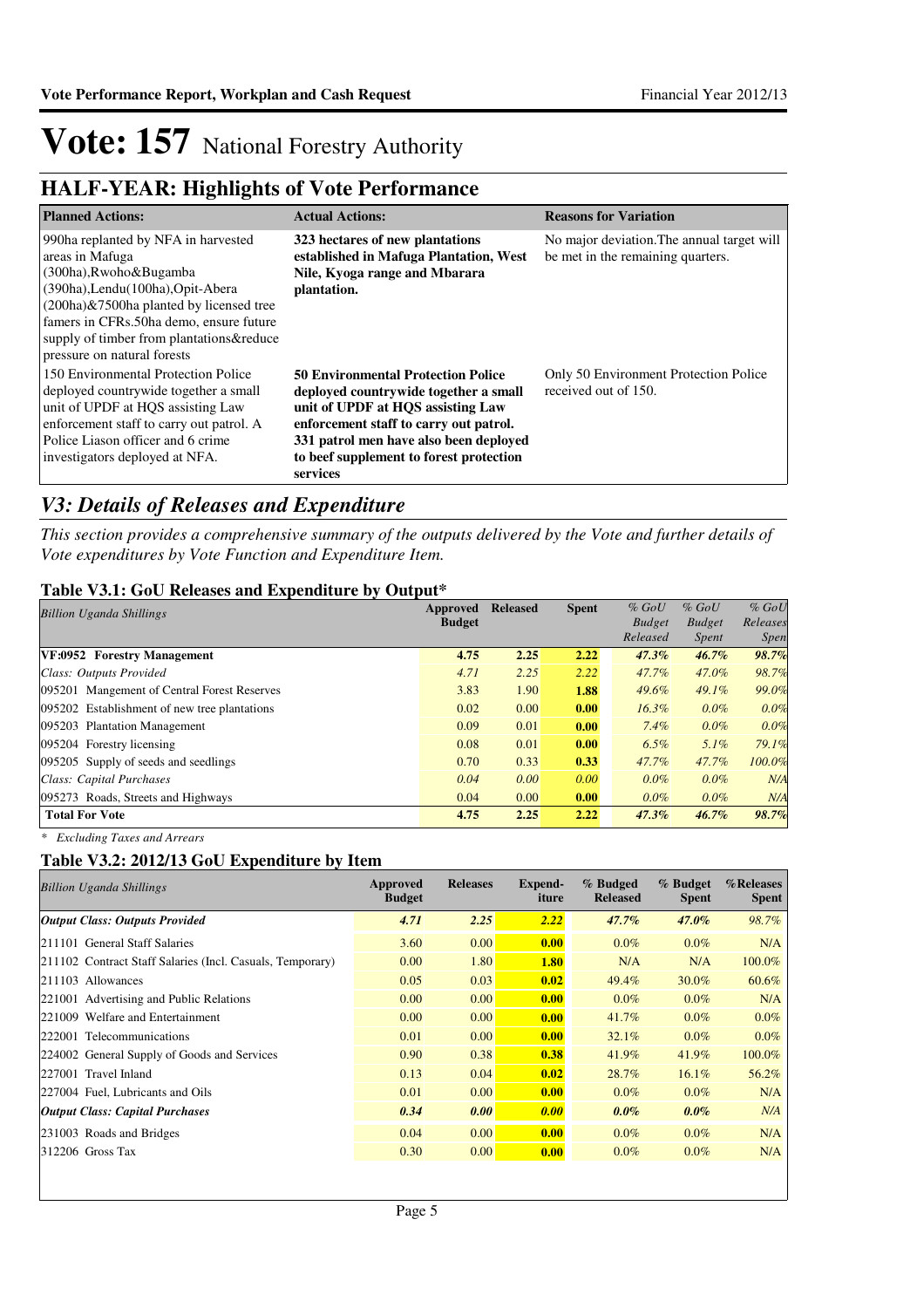## **HALF-YEAR: Highlights of Vote Performance**

| <b>Grand Total:</b>                       | نواباه | $44.5\%$ | $43.9\%$ | $98.7\%$ |
|-------------------------------------------|--------|----------|----------|----------|
| <b>Total Excluding Taxes and Arrears:</b> | 4.40   | $47.3\%$ | $46.7\%$ | $98.7\%$ |

### **Table V3.3: GoU Releases and Expenditure by Project and Programme\***

| $%$ GoU<br>$%$ GoU           | $%$ GoU       | <b>Spent</b> | <b>Released</b> | Approved      | <b>Billion Uganda Shillings</b>                |
|------------------------------|---------------|--------------|-----------------|---------------|------------------------------------------------|
| Releases<br><b>Budget</b>    | <b>Budget</b> |              |                 | <b>Budget</b> |                                                |
| <i>Spent</i><br><i>Spent</i> | Released      |              |                 |               |                                                |
| 98.7%<br>$46.7\%$            | $47.3\%$      | 2.22         | 2.25            | 4.75          | VF:0952 Forestry Management                    |
|                              |               |              |                 |               | <b>Recurrent Programmes</b>                    |
| 98.4%<br>$49.0\%$            | 49.8%         | 1.84         | 1.87            | 3.75          | 01<br>Headquarters                             |
|                              |               |              |                 |               | <b>Development Projects</b>                    |
| 100.0%<br>37.9%              | 37.9%         | 0.38         | 0.38            | 1.00          | 0161<br>Support to National Forestry Authority |
| 98.7%<br>$46.7\%$            | $47.3\%$      | 2.22         | 2.25            | 4.75          | <b>Total For Vote</b>                          |
|                              |               |              |                 |               |                                                |

*\* Excluding Taxes and Arrears*

### **Table V3.4: Donor Releases and Expenditure by Project and Programme\***

|                                             |               | . .             |              |               |               |              |
|---------------------------------------------|---------------|-----------------|--------------|---------------|---------------|--------------|
| <b>Billion Uganda Shillings</b>             | Approved      | <b>Released</b> | <b>Spent</b> | $%$ GoU       | $%$ GoU       | $%$ GoU      |
|                                             | <b>Budget</b> |                 |              | <b>Budget</b> | <b>Budget</b> | Releases     |
|                                             |               |                 |              | Released      | <i>Spent</i>  | <b>Spent</b> |
| VF:0952 Forestry Management                 | 3.19          | 1.61            | 1.61         | 50.3%         | 50.3%         | $100.0\%$    |
| Development Projects                        |               |                 |              |               |               |              |
| 0161 Support to National Forestry Authority | 3.19          | 1.61            | 1.61         | 50.3%         | 50.3%         | 100.0%       |
| <b>Total For Vote</b>                       | 3.19          | 1.61            | 1.61         | 50.3%         | 50.3%         | 100.0%       |
|                                             |               |                 |              |               |               |              |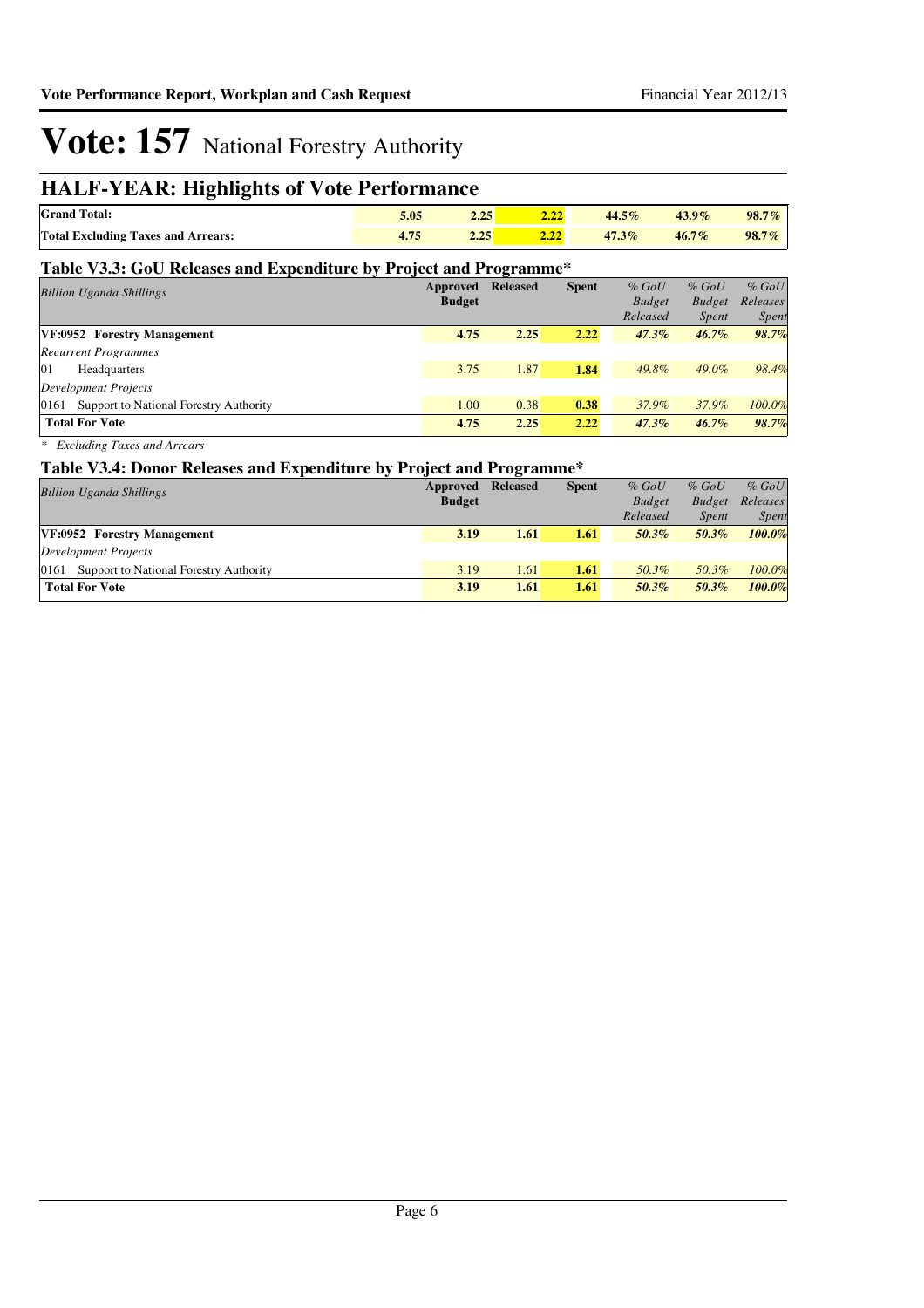*3,910,747*

*NTR*

# **Vote: 157** National Forestry Authority

## **QUARTER 2: Cumulative Outputs and Expenditure by End of Quarter**

| <b>Annual Planned Outputs and Cumulative Outputs Achieved by End of</b> | Cumulative Expenditures made by the End of the Quarter to |               |
|-------------------------------------------------------------------------|-----------------------------------------------------------|---------------|
| <b>Ouarter</b> (Quantity and Location)                                  | <b>Deliver Cumulative Outputs</b>                         | UShs Thousand |
|                                                                         |                                                           |               |

#### **Vote Function: 0952 Forestry Management**

*Recurrent Programmes*

### *Programme 01 Headquarters*

*Outputs Provided*

**09 5201 Mangement of Central Forest Reserves Output:**

#### 1.) Effective management of the 1.2 million ha of forestland in 506 Central Forest Reserves 2.) Effective armed patrol of the entire forest estate & monitoring of the forest produce trade on the roads and timber sheds with 150 personnel 3.) Collaborative Forest Management (CFM) agreements signed with 5 forest-edge comunities covering 10 CFRs. 4.) 100 CFRs boundary plans linked to cadastar sheet 5.) 4 Project idea notes (PINs) for funding of REDD-Plus activities developed for North Rwenzori, Mabira, Otzi-Kei landscape and Kasagala PDDs 6.) File cases for cancellation of 30 illegal land titles issued in CFRs initiated. 8.) Integrated stock survey of 650 ha in Budongo, Kalinzu, Bugoma 9.) 37 meetings held with key partners in all CFRs. 10) 22 Forest Mgt plans approved by the Minister 11.) 18,600 forestry promotional material produced 12.) 2000 copies of Biomass and land use/cover technical report disseminated 13.) Active participation in the 4 National tree planting days celebrations 14.) 100 Permanent Sample plots established in natural forests and monitored for growth and regeneration in Muzizi Range, Budongo, Bugoma, Itwara, Matiri , Mabira, Kalinzu and Kasyoha Kitomi CFRs 15.) Carryout ISSMI in Budongo, Kalinzu, Itwara and Bugoma covering covering 500ha. **Salaries paid for 300 NFA employees. 150 Environmental Protection Force personnel in place 25 CFR boundary plans linked to cadastar sheet 18 Collaborative Forest Management (CFM) agreements signed and being implemented with with forest-edge comunities in Muziizi river range and South western range. 27 ISSMI blocks covering 108 ha were demarcated and enumerate in compartment 25 and 30 in Kalinzu CFR. 15 Sensitization meetings with encroachers and communities neighbouring the CFR held on voluntary eviction and other related issues. 35 Permanent Sample Plots maintained South west Range (Kalinzu CFR) and Achwa River range.** *Wage Recurrent Non Wage Recurrent* **Total** *0 1,833,115* **5,743,862** *Cumulatie Outputs Achieved by the end of the Quarter: Annual Planned Outputs: Item Spent* 211101 General Staff Salaries 1,817,320 211102 Contract Staff Salaries (Incl. Casuals, Temporary) 1,800,000 211103 Allowances 29,795 212101 Social Security Contributions (NSSF) 196,606 213001 Medical Expenses(To Employees) 147,845 213002 Incapacity, death benefits and funeral expenses 1,410 221001 Advertising and Public Relations 102,752 221002 Workshops and Seminars 72,467 221003 Staff Training 239,035 221004 Recruitment Expenses 7,970 221007 Books, Periodicals and Newspapers 1,207 221008 Computer Supplies and IT Services 136,118 221009 Welfare and Entertainment 14,045 221011 Printing, Stationery, Photocopying and Binding 38,338 221012 Small Office Equipment 7,000 221014 Bank Charges and other Bank related costs 8,446 222001 Telecommunications 30,074 222002 Postage and Courier 54 222003 Information and Communications Technology 62,321 223004 Guard and Security services 37,927 223005 Electricity 33,802 223006 Water 12,426 224002 General Supply of Goods and Services 67,629 225001 Consultancy Services- Short-term 6,061 226002 Licenses 44,588 227001 Travel Inland 194,225 227004 Fuel, Lubricants and Oils 222,905 228001 Maintenance - Civil 7,302 228002 Maintenance - Vehicles 88,020 228004 Maintenance Other 7,665 282102 Fines and Penalties 10,000 321422 Boards and Commissions 195,250

**Corporate planting covering12 hectares done**

**Output: 09 5202 Establishment of new tree plantations**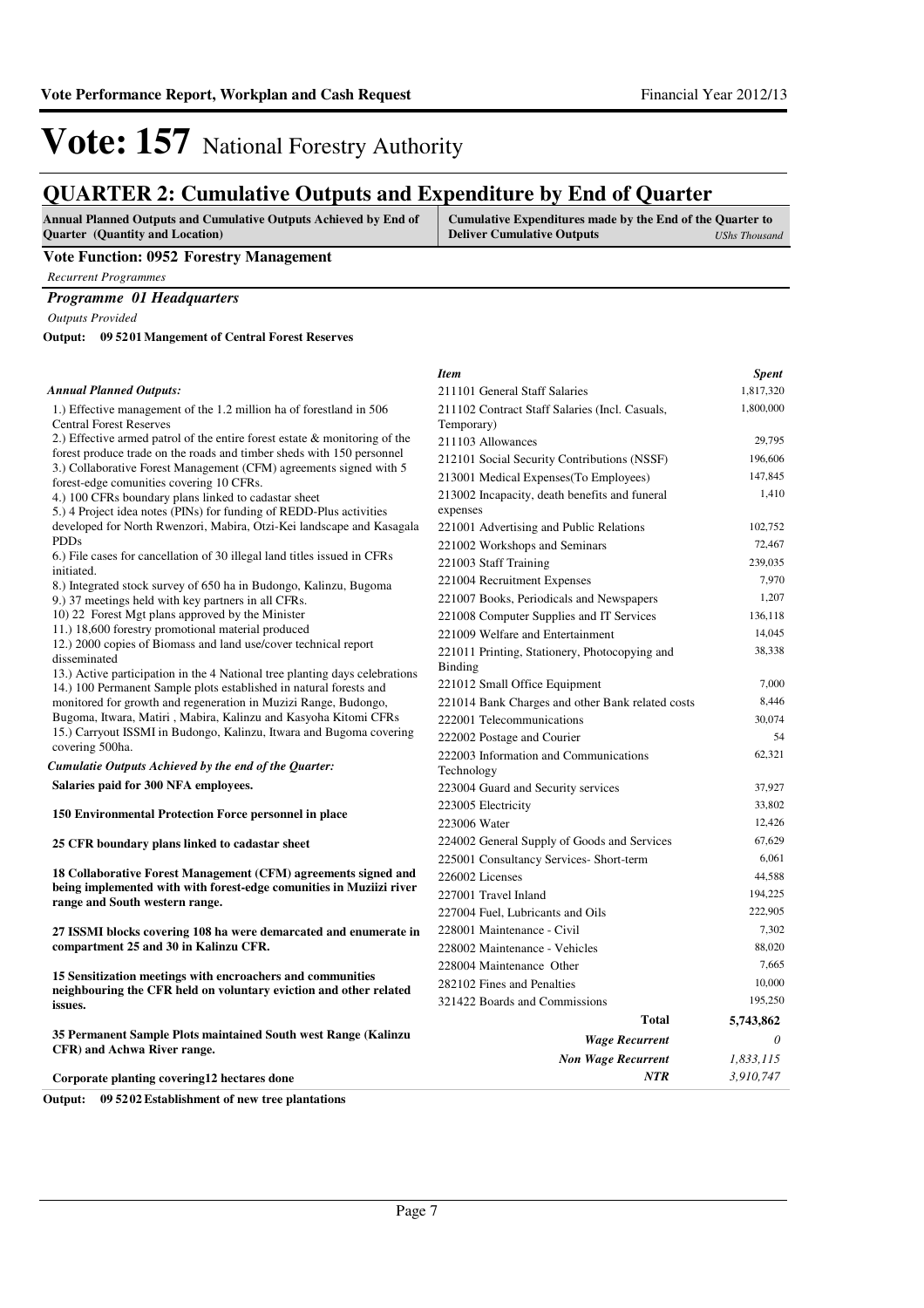*Item Spent* 211101 General Staff Salaries 54,720 212101 Social Security Contributions (NSSF) 6,080

# **Vote: 157** National Forestry Authority

### **QUARTER 2: Cumulative Outputs and Expenditure by End of Quarter**

| <b>Annual Planned Outputs and Cumulative Outputs Achieved by End of</b> | Cumulative Expenditures made by the End of the Quarter to |
|-------------------------------------------------------------------------|-----------------------------------------------------------|
| <b>Ouarter</b> (Quantity and Location)                                  | <b>Deliver Cumulative Outputs</b><br>UShs Thousand        |
| <b>TT / TT</b><br>$0.052$ m                                             |                                                           |

#### **Vote Function: 0952 Forestry Management**

*Recurrent Programmes*

### *Programme 01 Headquarters* 1.) Production of management maps and marking of conservation zones *Annual Planned Outputs:*

| 1.) I FOQUETION OF Management maps and marking of conservation zones       |
|----------------------------------------------------------------------------|
| for 12,000 Ha of plantations established on CFRs achieved                  |
| 2.) Technical support provided to 3,500 private tree farmers under license |
| on CFRs.                                                                   |
| ___                                                                        |

3.) Data base maintained and updated on progress of plantation

development by NFA and private sector.

4.) 30 management plans of private tree famers licesned on CFRs

reveiwed and approved

5.) 1000 copies of plantation establishment guidelines produced

*Cumulatie Outputs Achieved by the end of the Quarter:*

#### **Production of management maps and marking of conservation zones for 2,500 Ha of plantations established on CFRs achieved.**

#### *Reasons for Variation in performance*

Due to poor flow of revenue, the activities under this output were not undertaken and have been re-scheduled for the third quarter.

| <b>Total</b>              |
|---------------------------|
| <b>Wage Recurrent</b>     |
| <b>Non Wage Recurrent</b> |
| <b>NTR</b>                |
|                           |

#### **09 5203 Plantation Management Output:**

#### 1.) Maintenance of 6 NFA plantations carried out according to approved Management plans 2.) Management maps for the 15,000 ha of NFA plantations updated 3.) Management plans for the 10,000 ha of private plantations on CFRs reviewed, and approved 4.) Technical field supervision of contracts for weeding activities covering 11897 ha of crop below 3 years. 3.) Technical field supervision of contracts for tending operations (thinning and pruning) covering 2,437 ha. 4.) Techical field supervision of execution of contracts for maintenance fire-breaks covering 484 Km and fire protection crew. **Management maps for the 10,000 ha of NFA plantations updated. 1 Technical field supervision of contracts for weeding activities covering 4,685 ha of crop below 3 years conducted. 1 Technical field supervision of contracts for tending operations (thinning and pruning) covering 1,638ha conducted. 1 Techical field supervision of execution of contracts for**  *Cumulatie Outputs Achieved by the end of the Quarter: Annual Planned Outputs: Item Spent* 211101 General Staff Salaries 249,282 212101 Social Security Contributions (NSSF) 27,698

#### **maintenance fire-breaks covering 131 Km and fire protection crew conducted.**

#### *Reasons for Variation in performance*

No deviation. All targets for the quarter met.

| 289,970 | <b>Total</b>              |
|---------|---------------------------|
| 0       | <b>Wage Recurrent</b>     |
| 0       | <b>Non Wage Recurrent</b> |
| 289,970 | <b>NTR</b>                |
|         | $\mathbf{r}$ $\alpha$     |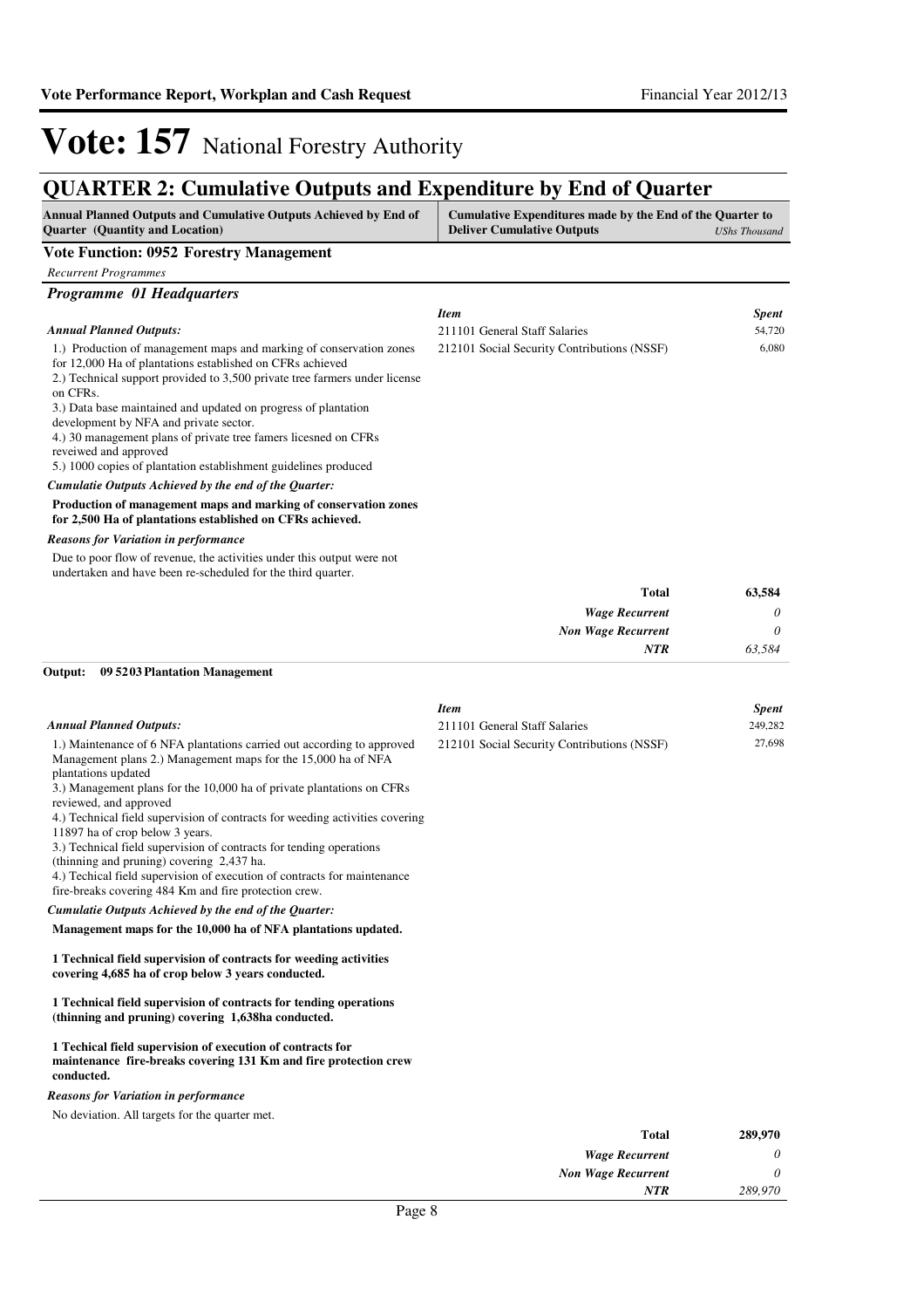## **QUARTER 2: Cumulative Outputs and Expenditure by End of Quarter**

| <b>Annual Planned Outputs and Cumulative Outputs Achieved by End of</b><br><b>Ouarter</b> (Quantity and Location)                   | Cumulative Expenditures made by the End of the Quarter to<br><b>Deliver Cumulative Outputs</b> | <b>UShs Thousand</b> |
|-------------------------------------------------------------------------------------------------------------------------------------|------------------------------------------------------------------------------------------------|----------------------|
| Vote Function: 0952 Forestry Management                                                                                             |                                                                                                |                      |
| <b>Recurrent Programmes</b>                                                                                                         |                                                                                                |                      |
| <b>Programme 01 Headquarters</b>                                                                                                    |                                                                                                |                      |
| 09 5204 Forestry licensing<br>Output:                                                                                               |                                                                                                |                      |
|                                                                                                                                     | <b>Item</b>                                                                                    | <b>Spent</b>         |
| <b>Annual Planned Outputs:</b>                                                                                                      | 211101 General Staff Salaries                                                                  | 71,396               |
| 1.) Competitive and transparent licensing of 19,000 m3 of roundwood                                                                 | 212101 Social Security Contributions (NSSF)                                                    | 7,933                |
| timber from plantations.                                                                                                            | 227001 Travel Inland                                                                           | 4,214                |
| 3.) Efficient conversion of 9,420 m3 of roundwood from natural forests<br>using NFA own sawmills to produce 1,584 m3 of sawn timber |                                                                                                |                      |

4.) 3,700 licenses for tree growing monitored on progress and adherence to license conditions.

6.) 16,000 running meters of treated fence posts sold.

7.) Monitoring of services in 5 Ecotourism sites managed by NFA and 7 sites managed by private sector.

8.) Data base of all licensed activities maintained and updated.

9.) A transparent and competitive system of licensing inplace and adhered to.

11.) Licenses for the 60 Telecommunication masts on vantage points maintained and monitored for payments

#### *Cumulatie Outputs Achieved by the end of the Quarter:*

**15 licences for round wood harvesting, Private tree planting, telecom mast and research issues** 

**925 licenses for tree growing monitored on progress and adherence to license conditions.**

**Monitoring of services in 5 Ecotourism sites managed by NFA and 7 sites managed by private sector conducted.**

#### **Licenses for the 60 Telecommunication masts on vantage points maintained and followed up for payments**

#### *Reasons for Variation in performance*

Licencing has been scheduled for the third quarter

| 86,866   | <b>Total</b>              |
|----------|---------------------------|
| $\theta$ | <b>Wage Recurrent</b>     |
| 4,214    | <b>Non Wage Recurrent</b> |
| 82,652   | <b>NTR</b>                |
|          |                           |

#### **09 5205 Supply of seeds and seedlings Output:**

|                                                                                                                                                                                                                                                                                                                                                                                                                                                                                                                                                                                                                                                                             | <b>Item</b>                                 | <b>Spent</b> |
|-----------------------------------------------------------------------------------------------------------------------------------------------------------------------------------------------------------------------------------------------------------------------------------------------------------------------------------------------------------------------------------------------------------------------------------------------------------------------------------------------------------------------------------------------------------------------------------------------------------------------------------------------------------------------------|---------------------------------------------|--------------|
| Annual Planned Outputs:                                                                                                                                                                                                                                                                                                                                                                                                                                                                                                                                                                                                                                                     | 211101 General Staff Salaries               | 54,261       |
| 1.) Technical input and logistical support for collection, processing,<br>importation of Pine, Eucalyptus and indigenous tree/fruit seeds.<br>2.) Technical input and logistical support for raising of Tree seedlings,<br>Grafted fruit seedlings and Bamboo seedlings.<br>3.) Technical input and logistical support for establishment and<br>maintenance of seed stands for current and future supply of genetically<br>improved Pine, Eucalyptus and indigenous tree seeds.<br>4.) Technical capacity for nursery managers for the 27 NFA tree nurseries<br>and 200 private nurseries countrywide enhanced for quality, variety and<br>quantity production of seedlings | 212101 Social Security Contributions (NSSF) | 6.029        |
| Cumulatie Outputs Achieved by the end of the Ouarter:                                                                                                                                                                                                                                                                                                                                                                                                                                                                                                                                                                                                                       |                                             |              |
|                                                                                                                                                                                                                                                                                                                                                                                                                                                                                                                                                                                                                                                                             |                                             |              |

#### **Technical input and logistical support for collection, processing,**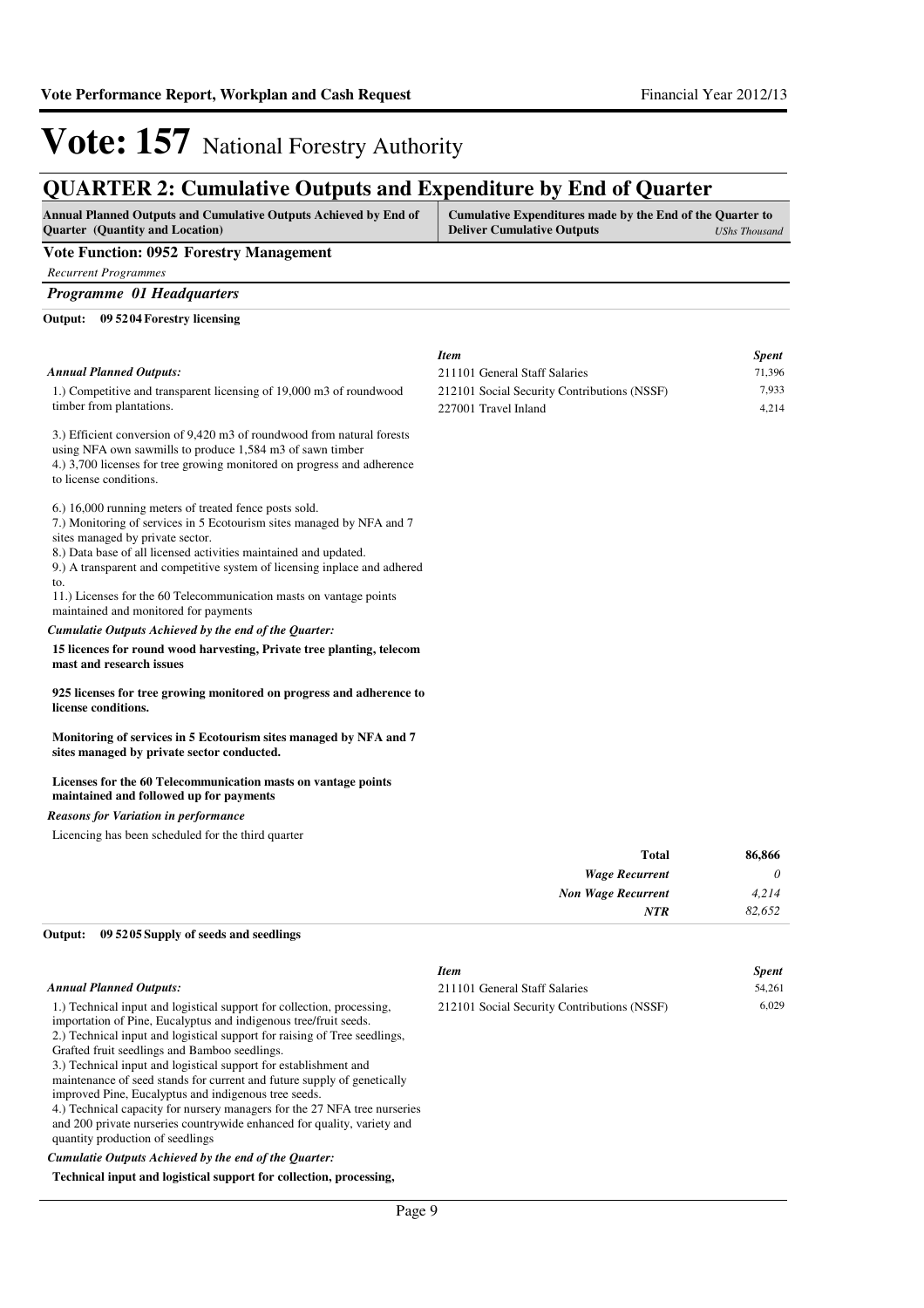## **QUARTER 2: Cumulative Outputs and Expenditure by End of Quarter**

| <b>Annual Planned Outputs and Cumulative Outputs Achieved by End of</b> | Cumulative Expenditures made by the End of the Quarter to |               |
|-------------------------------------------------------------------------|-----------------------------------------------------------|---------------|
| <b>Ouarter</b> (Quantity and Location)                                  | <b>Deliver Cumulative Outputs</b>                         | UShs Thousand |

#### **Vote Function: 0952 Forestry Management**

*Recurrent Programmes*

#### *Programme 01 Headquarters*

**importation of Pine, Eucalyptus and indigenous tree/fruit seeds provided.**

#### **Technical input and logistical support for raising of Tree seedlings, Grafted fruit seedlings and Bamboo seedlings offered.**

**Technical capacity for nursery managers for the 27 NFA tree nurseries and 200 private nurseries countrywide enhanced for quality, variety and quantity production of seedlings**

#### *Reasons for Variation in performance*

The target for the quarter was met.

| 63,074   | Total                     |
|----------|---------------------------|
| $\theta$ | <b>Wage Recurrent</b>     |
| 0        | <b>Non Wage Recurrent</b> |
| 63,074   | <b>NTR</b>                |
|          | __<br>__                  |

*Development Projects*

#### *Project 0161 Support to National Forestry Authority*

*Capital Purchases*

**09 5272 Government Buildings and Administrative Infrastructure Output:**

#### *Annual Planned Outputs:*

2 New buildings constructed Kilak and N/Rwenzori. 3.) 8 Ecotourism Bandas renovated at Lutoboka CFR and Gamatui Forest station

#### 50 Forest stations maintained country-wide

5.) Security doors installed at Hqs

- 6.)2 Pitlatrines constructed in Mbarara Plantation
- 7.) 18 Static water tanks installed in Muzizi Range 4, Kyoga Range-2,

#### Lendu-2, Mbarara-5 and Katugo plantation-4.

*Cumulatie Outputs Achieved by the end of the Quarter:*

#### **14 Forest stations maintained country-wide**

#### **5 Static water tanks installed in Mbarara plantation.**

#### *Reasons for Variation in performance*

Some activities such as renovation of bandas at Lutoboka CFR and Gamatui did not take off due poor flow of funds and have thus been rescheduled to the third quarter.

| $\bf{0}$ | <b>Total</b>             |
|----------|--------------------------|
| 0        | <b>GoU</b> Development   |
| 0        | <b>Donor Development</b> |
| 0        | NTR                      |
|          |                          |

#### **09 5273 Roads, Streets and Highways Output:**

*Annual Planned Outputs:*

*Item Spent*

231003 Roads and Bridges 14,949

1.) 30Km of forest roads constrcuted in Katugo Plantation 2.) 253 Km of forest roads maintained in various CFRs countrywide (25 Km in South Busoga, 5 Km in Opit-Abera, , 50 Km in Lendu, 30 Km in Mwenge, 63 Km in Bugamba/ Rwoho and 40 Km in Katugo plantation. )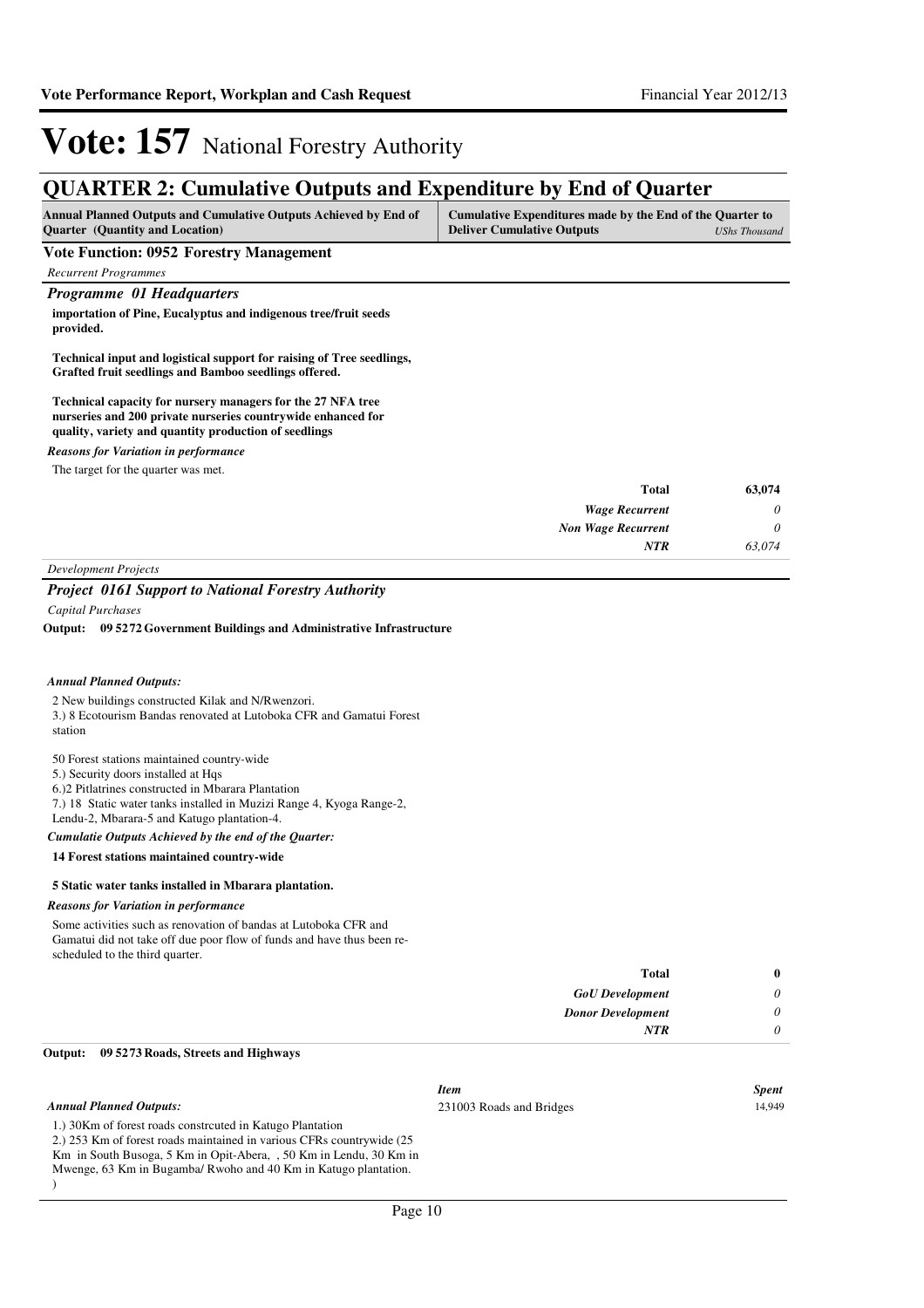## **QUARTER 2: Cumulative Outputs and Expenditure by End of Quarter**

| <b>Annual Planned Outputs and Cumulative Outputs Achieved by End of</b> | Cumulative Expenditures made by the End of the Quarter to |  |
|-------------------------------------------------------------------------|-----------------------------------------------------------|--|
| <b>Ouarter</b> (Quantity and Location)                                  | <b>Deliver Cumulative Outputs</b><br>UShs Thousand        |  |

#### **Vote Function: 0952 Forestry Management**

*Development Projects*

#### *Project 0161 Support to National Forestry Authority*

*Cumulatie Outputs Achieved by the end of the Quarter:*

**49.27 Km of roads maintained in Mwenge ( Kyehara 4.5 km, Oruha 5 km ) and Katugo plantations, North Rwenzori CFR and Eria CFR.**

#### *Reasons for Variation in performance*

Target for road maintainance was not met due to inadequate funding.

| <b>Total</b>             |
|--------------------------|
| <b>GoU</b> Development   |
| <b>Donor Development</b> |
| <b>NTR</b>               |
|                          |

**09 5275 Purchase of Motor Vehicles and Other Transport Equipment Output:**

#### *Annual Planned Outputs:*

5 vehicles produced for headquarters and field,

20 Motorcycles procured for various ranges and plantations,

1 boat-HP(40-55) procured for for Buvuma and Bugala islands

15 Fleet management systems packs procured and installed.

#### *Cumulatie Outputs Achieved by the end of the Quarter:*

#### **NIL**

#### *Reasons for Variation in performance*

The procurement process for the procurement of motorcycles and vehicles is on going and they will be procured in the third quarter.

|   | <b>Total</b>             |
|---|--------------------------|
|   | <b>GoU</b> Development   |
| 0 | <b>Donor Development</b> |
|   | <b>NTR</b>               |
|   |                          |

**09 5276 Purchase of Office and ICT Equipment, including Software Output:**

#### *Annual Planned Outputs:*

1.) 1 map plotter with Scanner procured

#### 3.) 1 file server procured

30 computers with accessories procured for use in the various units at headquarters and the field

4. 8 switches, 8 routers and 8 WIC IT cards procured.

#### **NIL** *Cumulatie Outputs Achieved by the end of the Quarter:*

#### *Reasons for Variation in performance*

Not procured due to lpoor cash inflows. They have been re-scheduled to the fourth quarter.

| Total                    | 0 |
|--------------------------|---|
| <b>GoU</b> Development   | 0 |
| <b>Donor Development</b> | 0 |
| <b>NTR</b>               |   |
|                          |   |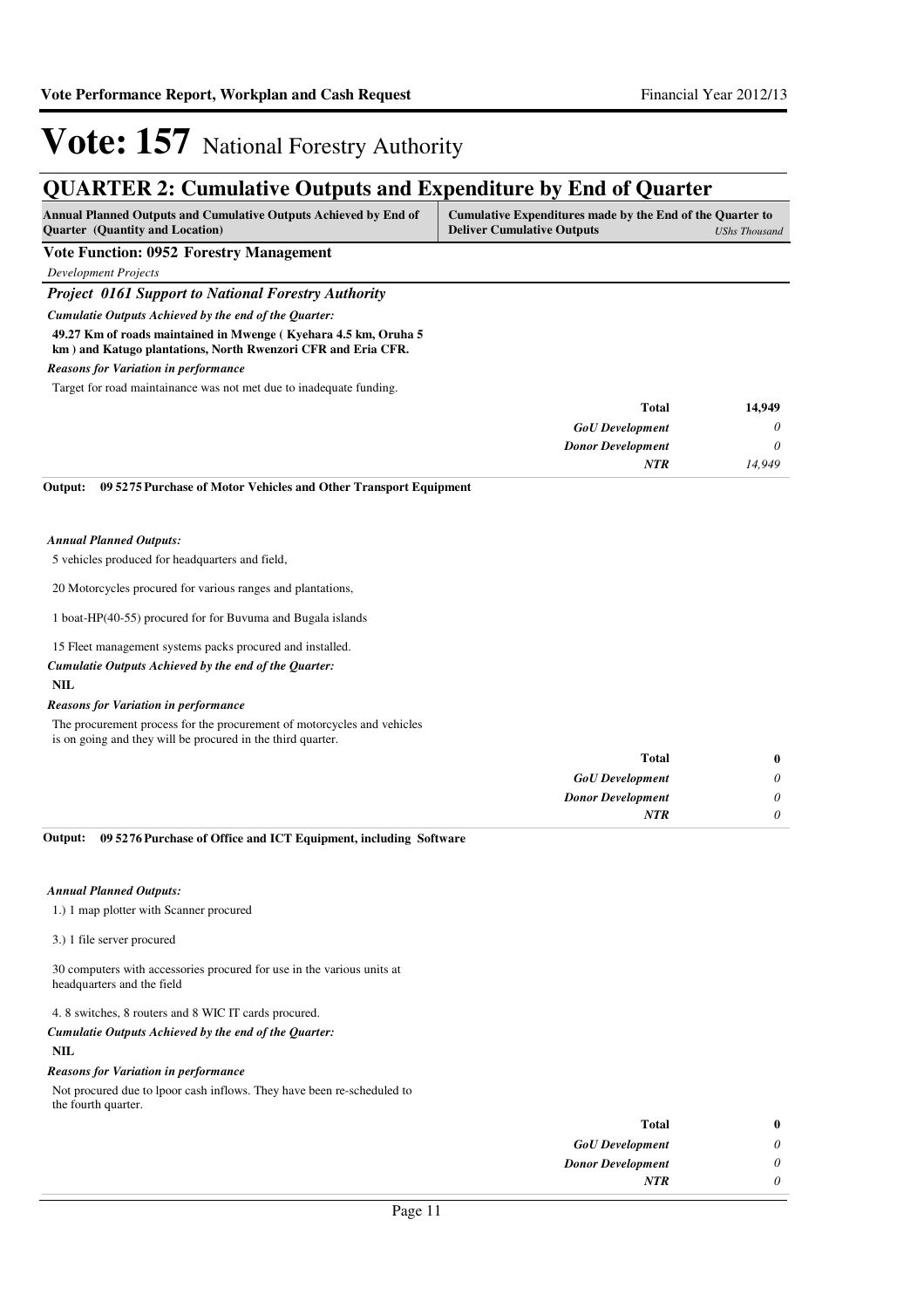**Total** 

# **Vote: 157** National Forestry Authority

## **QUARTER 2: Cumulative Outputs and Expenditure by End of Quarter**

| <b>Annual Planned Outputs and Cumulative Outputs Achieved by End of</b> | Cumulative Expenditures made by the End of the Quarter to |               |
|-------------------------------------------------------------------------|-----------------------------------------------------------|---------------|
| <b>Ouarter</b> (Quantity and Location)                                  | <b>Deliver Cumulative Outputs</b>                         | UShs Thousand |

#### **Vote Function: 0952 Forestry Management**

*Development Projects*

#### *Project 0161 Support to National Forestry Authority*

**09 5277 Purchase of Specialised Machinery & Equipment Output:**

*Annual Planned Outputs:*

#### Assorted parts of equipments for sawmills procured.

#### *Cumulatie Outputs Achieved by the end of the Quarter:*

**NIL**

#### *Reasons for Variation in performance*

Activities under this output have been re-scheduled for the 3rd quarter.

| 0 | Total                    |
|---|--------------------------|
|   | <b>GoU</b> Development   |
|   | <b>Donor Development</b> |
|   | <b>NTR</b>               |
|   |                          |

**09 5278 Purchase of Office and Residential Furniture and Fittings Output:**

#### *Annual Planned Outputs:*

2. ) Solar system installed at Mafuga

- 3.) Office equipment maintained
- 4.) Furniture and fittings maintained
- 5.) 10 Fans procured

6.) 1 Fire proof cabinet procured

**Office equipment maintained** *Cumulatie Outputs Achieved by the end of the Quarter:*

### **Furniture and fittings maintained**

### *Reasons for Variation in performance*

The activities under this area havenot been handled due poor cashflows and have been re-scheduled for the 3rd quarter.

| $\bf{0}$ | <b>Total</b>             |
|----------|--------------------------|
| 0        | <b>GoU</b> Development   |
| 0        | <b>Donor Development</b> |
| 0        | <b>NTR</b>               |
|          |                          |

*Outputs Provided*

#### **09 5201 Mangement of Central Forest Reserves Output:**

#### *Annual Planned Outputs:*

1.) 10 Km of boundary length of highly threatened Central Forest Reserves (CFRs) resurveyed and marked with concrete pillars (Pilot) 2.) 122 Km of Forest boundary of Otze, Zoka, Maracha, Packwach, Opit-Abera CFRs maintained

3.) 365 Km of forest boundaries of Kyoga Range-17Km, Lake shore - 17Km, Achwa-16Km, Budongo-17Km, Muziizi-17Km and Lwankima-20Km Muzizi Range-S/west-17Km, W/Nile Range-18Km, South Busoga-25 Km, Mwenge-30 Km, Opit/Abera-5 Km, Lendu-50Km, Mafuga-40

Km, Katugo 40 Km and Mbarara-63 Km reopened 4.) 14 Km of forest trails maintained in Kalinzu-6Km and Kasyoha-Kitomi-8Km ecotourism site

5.) 272 ha of formerly encroached and degraded forests planted/enriched with indigenous higher value species in S/West -87ha, Lake Shore-187 ha

| <b>Item</b>                                 | <b>Spent</b> |
|---------------------------------------------|--------------|
| 211103 Allowances                           | 410          |
| 221002 Workshops and Seminars               | 7.020        |
| 224002 General Supply of Goods and Services | 365,772      |
| 227004 Fuel, Lubricants and Oils            | 600          |
| 228002 Maintenance - Vehicles               | 17,388       |
| 228004 Maintenance Other                    | 5,400        |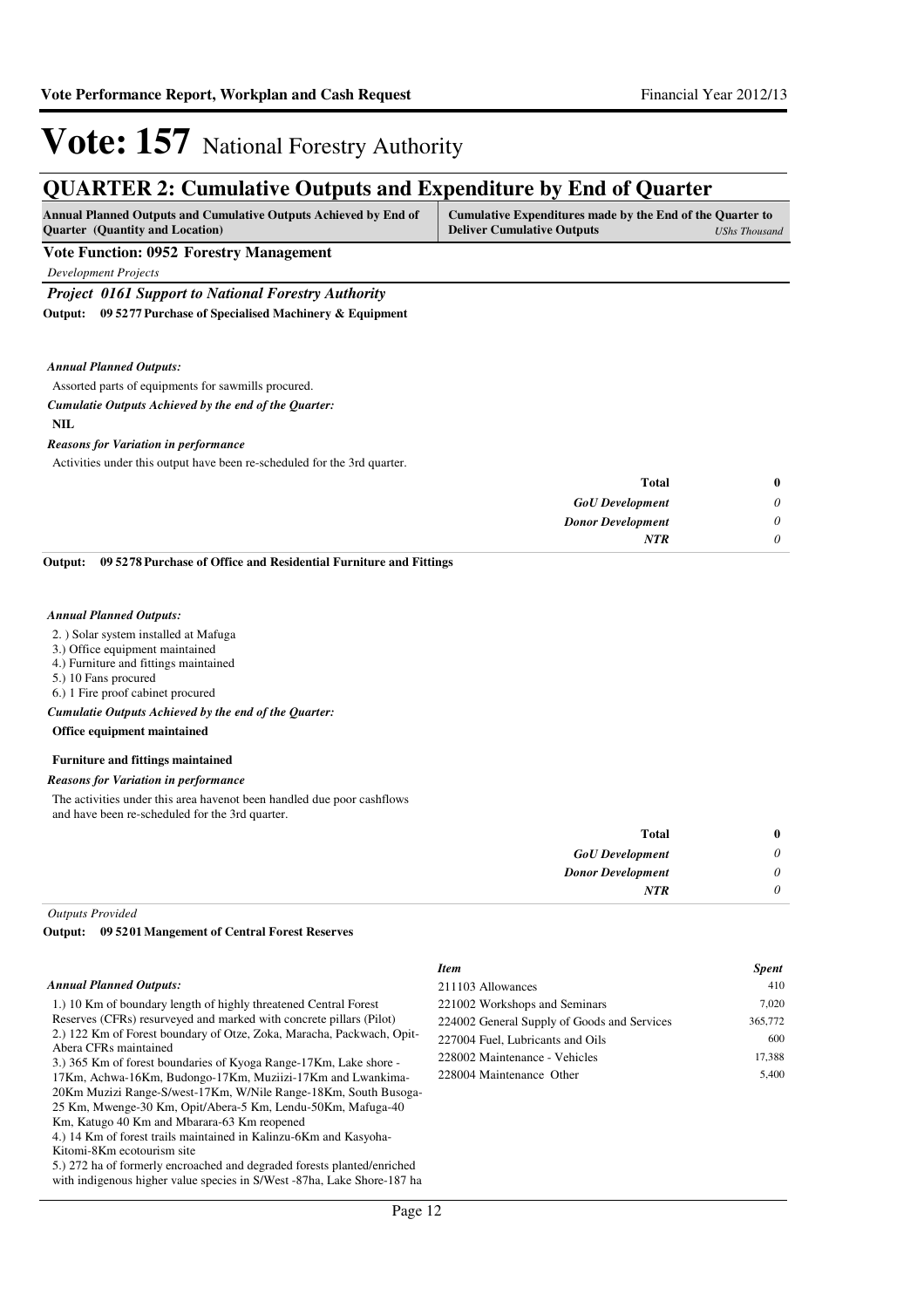### **QUARTER 2: Cumulative Outputs and Expenditure by End of Quarter**

| <b>Annual Planned Outputs and Cumulative Outputs Achieved by End of</b> | Cumulative Expenditures made by the End of the Quarter to |               |
|-------------------------------------------------------------------------|-----------------------------------------------------------|---------------|
| <b>Quarter</b> (Quantity and Location)                                  | <b>Deliver Cumulative Outputs</b>                         | UShs Thousand |

#### **Vote Function: 0952 Forestry Management**

*Development Projects*

### *Project 0161 Support to National Forestry Authority*

and Budongo Range-5ha.

114 ha of bamboo planted in selected reserves.

8.) 845 ha of restored by clearing colonising weed trees to restrore pure stand of bamboo

9.) Ecotourism promotion/ development activities piloted in 10 sites with local communities.

10.) 2609 ha of replanted areas weeded in West Nile-70ha, Budongo

Range-181ha, Kyoga 115ha, Achwa 143 ha, and 2020 ha in Muzizi range.

- 11.) 50 bee hives purchased for demo Bee keeping in Kalinzu 12.) Liberation tending of 55ha in Budongo, 65ha in Lake Shore range,
- and 27 ha in the South western Range.

### *Cumulatie Outputs Achieved by the end of the Quarter:*

 **Km of Forest reserve boundaries maintained.**

#### **1700ha mapped and reserves divided into blocks and compartments in North Rwenzori CFR.**

**100.56 ha couped in Mafuga, Kirima, Muko and namafuma CFR yielding a total volume of 17,991M3**

**ISSMI (Integrated Stock Survey and Management Inventory) in 100Ha (25 ISSMI blocks) was done in the production zone of Kalinzu CFR CPT 25 and 24)**

*Reasons for Variation in performance*

The activities have been re-scheduled to the third quarter.

| 396,590                             |
|-------------------------------------|
| 47,000<br><b>GoU</b> Development    |
| 175,596<br><b>Donor Development</b> |
| 173,993                             |
| Total<br>NTR                        |

#### **09 5202 Establishment of new tree plantations Output:**

|                                                                                                                                                                                                                                                             | <b>Item</b>                                 | <b>Spent</b> |
|-------------------------------------------------------------------------------------------------------------------------------------------------------------------------------------------------------------------------------------------------------------|---------------------------------------------|--------------|
| <b>Annual Planned Outputs:</b>                                                                                                                                                                                                                              | 224002 General Supply of Goods and Services | 310,219      |
| 1.) 1,386 Ha of industrial timber plantations established (Lendu-75ha,<br>Opit-Abera-142ha, Mafuga-240ha, Katugo-15 ha Rwoho and Bugamba-<br>200ha and 600 hectares in Muziizi Range)<br>2.) 32 ha of roadside demo plantations established in S/West Range |                                             |              |
| Cumulatie Outputs Achieved by the end of the Quarter:                                                                                                                                                                                                       |                                             |              |
| 349 hectares of new plantations established in Mafuga Plantation,<br>West Nile, Mbarara planatation and Kyoga range.                                                                                                                                        |                                             |              |
| 9 fire awareness meetings conducted in North Rwenzori CFR, West<br>Nile and Kyoga Ranges.                                                                                                                                                                   |                                             |              |
| <b>Reasons for Variation in performance</b>                                                                                                                                                                                                                 |                                             |              |
| The planting target for the quarter was achieved mainly due to the<br>prolonged rainy season and ring-fenced funds for plantation establishment.                                                                                                            |                                             |              |
|                                                                                                                                                                                                                                                             | <b>Total</b>                                | 310,219      |
|                                                                                                                                                                                                                                                             | <b>GoU</b> Development                      | 0            |
|                                                                                                                                                                                                                                                             | <b>Donor Development</b>                    | 222,861      |
|                                                                                                                                                                                                                                                             | <b>NTR</b>                                  | 87,358       |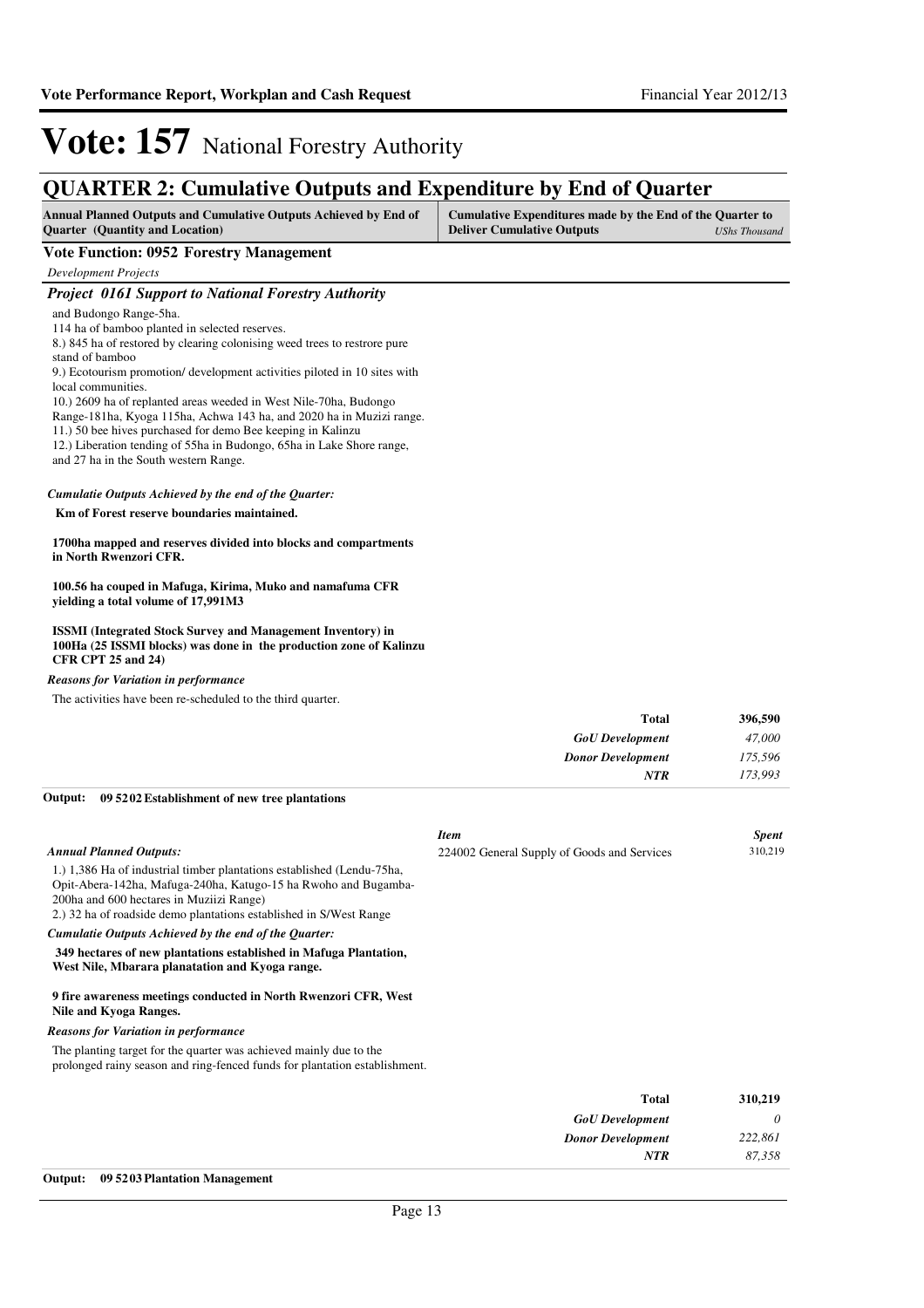*Item Spent* 224002 General Supply of Goods and Services 1,255,502

# **Vote: 157** National Forestry Authority

### **QUARTER 2: Cumulative Outputs and Expenditure by End of Quarter**

| <b>Annual Planned Outputs and Cumulative Outputs Achieved by End of</b> | Cumulative Expenditures made by the End of the Quarter to |               |
|-------------------------------------------------------------------------|-----------------------------------------------------------|---------------|
| <b>Ouarter</b> (Quantity and Location)                                  | <b>Deliver Cumulative Outputs</b>                         | UShs Thousand |

#### **Vote Function: 0952 Forestry Management**

*Development Projects*

*Project 0161 Support to National Forestry Authority*

#### *Annual Planned Outputs:*

1.) 15,000 ha of NFA plantations maintained and protected according to approved standards/ guidelines.

2.) 11,897 ha of crop below 3 years weeded.

3.) 2,437 Ha tended by thinning and pruning.

4.) 484 Km of fire breaks maintained to protect the young plantations from fires.

5.) 176 fire patrol crews employed during the dry season to patrol and fire

fires during the dry season

6.) 300 fire beaters procured.

7.) Establish and monitor Permanent Sample plots in plantations for growth monitoring

#### 1 fire tower constructed in Mbarara plantation

#### *Cumulatie Outputs Achieved by the end of the Quarter:*

**4,685 ha of crop below 3 years weeded in Mafuga, Mbarara, Lendu, Katugo, Opit, Mwenge, S/western range, Achwa and Kyoga ranges.**

#### **1,638 Ha tended by thinning and pruning in Mafuga, Mbarara, Lendu, Katugo, Opit, Mwenge, S/western range, Achwa and Kyoga ranges.**

#### *Reasons for Variation in performance*

The targets for plantation management have been exceeded due to the fact that some funds were earmarked and ring-fenced for that specific purpose.

| <b>Total</b>             | 1,255,502 |
|--------------------------|-----------|
| <b>GoU</b> Development   | $\theta$  |
| <b>Donor Development</b> | 797,186   |
| <b>NTR</b>               | 458,316   |

#### **09 5204 Forestry licensing Output:**

#### *Annual Planned Outputs:*

1.) 10,000 ha of land demarcated for tree farming

10,000 ha of land verified and mapped with all CFRs.

2.) 5 sites set aside for ecotourism development, promoted and licensed

- for development by the private sector.
- 3.) 1,900 m3 of sawn timber produced
- 4.) 49,734 m3 of Roundwood sold to private sector for sawing into timber

(38,314m3 from plantations and 11,420m3 from production zones of

natural forests where integrated stock survey has been carried out.

5.) 44,800 bamboo culms sold

7.) Licenses for 44 Telecommunications masts renewed

8.) 1,500 Utility poles sold

9.) Payment made for Certified Emission Rights (CERs) for 15,000 tonnes sequestered in Rwoho plantation

#### *Cumulatie Outputs Achieved by the end of the Quarter:*

**3,824 hectares of land demarcated for private tree farmers including those under CFM arrangement.**

**3,674 hectares of land under private tree farmers mapped in**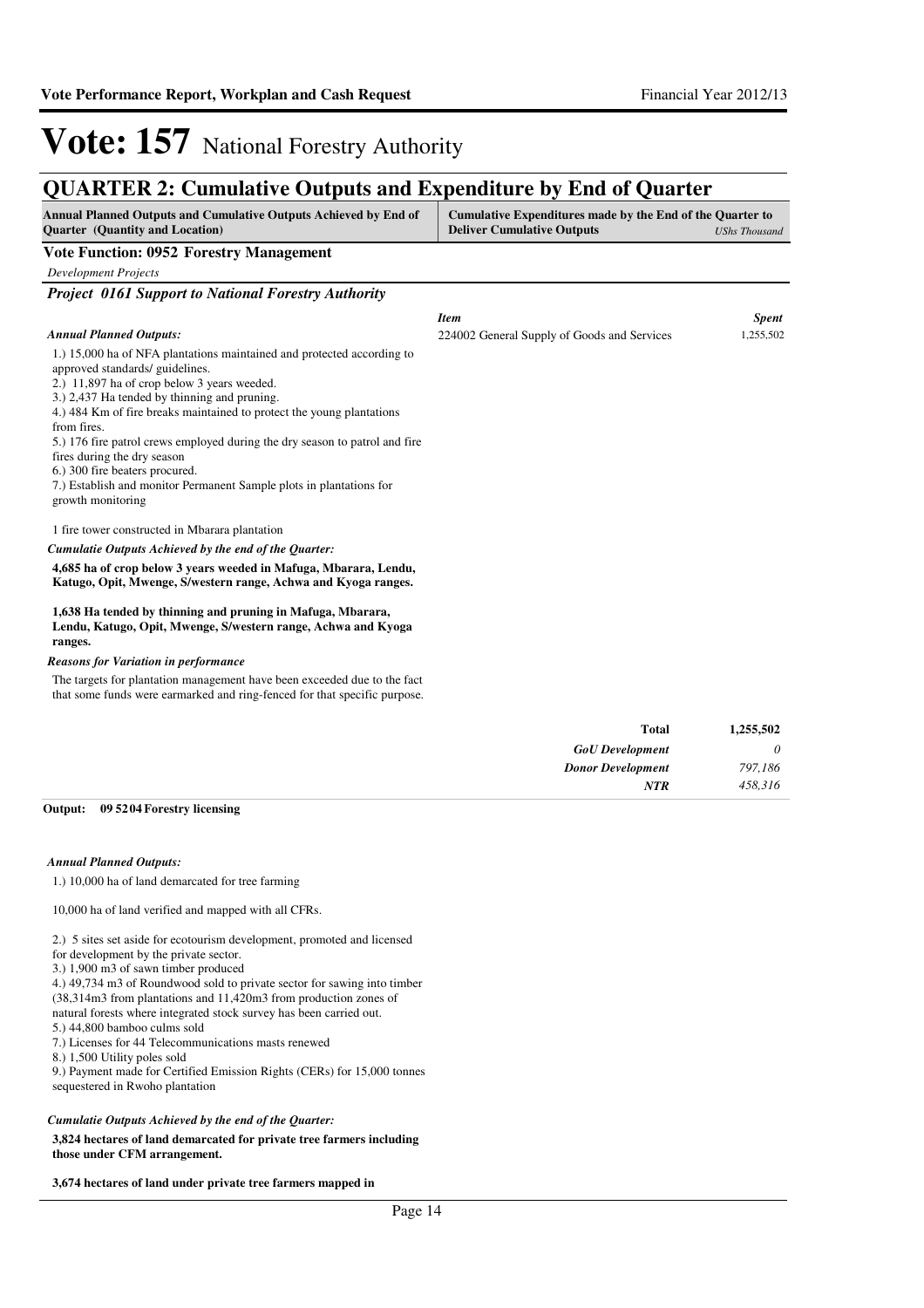## **QUARTER 2: Cumulative Outputs and Expenditure by End of Quarter**

| <b>Annual Planned Outputs and Cumulative Outputs Achieved by End of</b> | Cumulative Expenditures made by the End of the Quarter to |               |
|-------------------------------------------------------------------------|-----------------------------------------------------------|---------------|
| <b>Ouarter</b> (Quantity and Location)                                  | <b>Deliver Cumulative Outputs</b>                         | UShs Thousand |
| Vote Function: 0952 Forestry Management                                 |                                                           |               |

*Development Projects*

#### *Project 0161 Support to National Forestry Authority*

**Kasana\_Kasambya, Lwamunda, Namatale, West Bugwe and Itwara** 

#### **sectors.** *Reasons for Variation in performance*

The target for demarcation was not met and has been re-scheduled to the third quarter.

| 2,568 | <b>Total</b>             |
|-------|--------------------------|
| 0     | <b>GoU</b> Development   |
| 0     | <b>Donor Development</b> |
| 2,568 | <b>NTR</b>               |
|       |                          |

#### **09 5205 Supply of seeds and seedlings Output:**

|                                                                                                                                                                                                                                                                                                                                                                                                                                                                                                                                                                                                  | <b>Item</b>                                 | <b>Spent</b> |
|--------------------------------------------------------------------------------------------------------------------------------------------------------------------------------------------------------------------------------------------------------------------------------------------------------------------------------------------------------------------------------------------------------------------------------------------------------------------------------------------------------------------------------------------------------------------------------------------------|---------------------------------------------|--------------|
| <b>Annual Planned Outputs:</b>                                                                                                                                                                                                                                                                                                                                                                                                                                                                                                                                                                   | 224002 General Supply of Goods and Services | 1,356,053    |
| 1.) 270 Kg of imported Pine tree seed imported.<br>2.) 13,279 Kg of indigenous and Eucalyptus tree seed purchased.<br>3.)9,968,156 seedlings raised (30,000 ornamental seedlings, 101,720<br>Grafted fruit seedlings,<br>2,191,700 seedlings raised for community tree planting and 1.402,257<br>million seedlings for NFA own planting and 6,374,199 for sale.<br>4.) 14 ha of new seed stands established<br>5.) 10 ha of seed stands developed from existing established plantations<br>6.) 26Km of fire breaks maintained around seed stands during fire season<br>in Katugo and other areas |                                             |              |
| Cumulatie Outputs Achieved by the end of the Quarter:                                                                                                                                                                                                                                                                                                                                                                                                                                                                                                                                            |                                             |              |
| 260 Kg of pine seed imported                                                                                                                                                                                                                                                                                                                                                                                                                                                                                                                                                                     |                                             |              |
| 2,692,272 tree seedlings produced from the National tree seedCentre<br>and the regional nurseries                                                                                                                                                                                                                                                                                                                                                                                                                                                                                                |                                             |              |
| 3,529 Kg of local seed procured.                                                                                                                                                                                                                                                                                                                                                                                                                                                                                                                                                                 |                                             |              |
| <b>Reasons for Variation in performance</b>                                                                                                                                                                                                                                                                                                                                                                                                                                                                                                                                                      |                                             |              |
| more clarification from Mr. Mununuzi                                                                                                                                                                                                                                                                                                                                                                                                                                                                                                                                                             |                                             |              |
|                                                                                                                                                                                                                                                                                                                                                                                                                                                                                                                                                                                                  | <b>Total</b>                                | 1,356,053    |
|                                                                                                                                                                                                                                                                                                                                                                                                                                                                                                                                                                                                  | <b>GoU</b> Development                      | 332,002      |
|                                                                                                                                                                                                                                                                                                                                                                                                                                                                                                                                                                                                  | <b>Donor Development</b>                    | 409,741      |
|                                                                                                                                                                                                                                                                                                                                                                                                                                                                                                                                                                                                  | <b>NTR</b>                                  | 614,311      |
|                                                                                                                                                                                                                                                                                                                                                                                                                                                                                                                                                                                                  | <b>GRAND TOTAL</b>                          | 9,583,236    |

*Wage Recurrent Non Wage Recurrent*

*GoU Development Donor Development*

*0 1,837,329*

*379,002 1,605,384*

*NTR 5,761,522*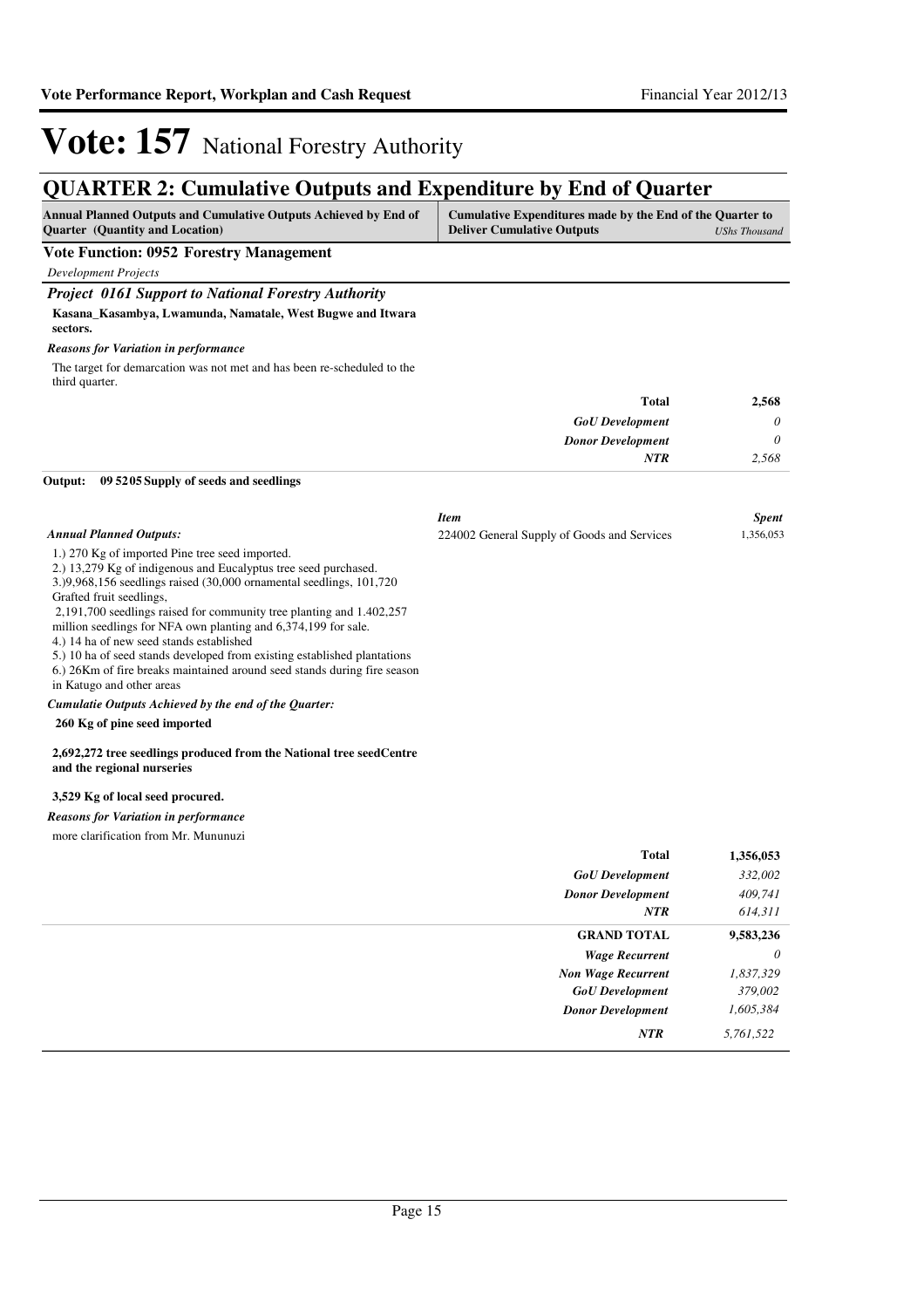## **QUARTER 2: Outputs and Expenditure in Quarter**

| <b>Planned and Actual Outputs in Quarter</b><br>(Quantity and Location)                                                 | <b>Expenditures incurred in the Quarter to deliver outputs</b><br><b>UShs Thousand</b> |
|-------------------------------------------------------------------------------------------------------------------------|----------------------------------------------------------------------------------------|
| <b>Vote Function: 0952 Forestry Management</b>                                                                          |                                                                                        |
| <b>Recurrent Programmes</b>                                                                                             |                                                                                        |
| <b>Programme 01 Headquarters</b>                                                                                        |                                                                                        |
| <b>Outputs Provided</b>                                                                                                 |                                                                                        |
| 09 5201 Mangement of Central Forest Reserves<br>Output:                                                                 |                                                                                        |
|                                                                                                                         | <b>Item</b><br><b>Spent</b>                                                            |
| <b>Outputs Planned in Quarter:</b>                                                                                      | 687,607<br>211101 General Staff Salaries                                               |
| 1.) 379 NFA employees in place 2.) 150 Environmental Protection Force<br>personnel in place                             | 995,897<br>211102 Contract Staff Salaries (Incl. Casuals,<br>Temporary)                |
| 3.) Collaborative Forest Management (CFM) initiated for 2 community                                                     | 5,000<br>211103 Allowances                                                             |
| groups agreements signed with forest-edge comunities covering 13 CFRs.                                                  | 87,140<br>212101 Social Security Contributions (NSSF)                                  |
| 4.) 25 CFR boundary plans linked to cadastar sheet<br>5.) 1 Project idea note (PIN) for funding of REDD-Plus activities | 139,003<br>213001 Medical Expenses (To Employees)                                      |
| developed                                                                                                               | 1,410<br>213002 Incapacity, death benefits and funeral                                 |

6.) Carry out Integrated stock survey of 175 ha in Budongo

7.) 6 Sensitization meetings with encroachers held on voluntary

8.) 25 Permanent sample plots established in Bugoma

9.) 4,650 forestry promotional material produced

10.) Participation in the National tree planting day celebrations

#### **Salaries paid for 300 NFA employees.**  *Actual Outputs Achieved in Quarter:*

| 150 Environmental Protection Force personnel in place |  |
|-------------------------------------------------------|--|

**9 Collaborative Forest Management (CFM) agreements being**  implemented with with forest-edge comunities in Muziizi riv **and South western range.**

**27 ISSMI blocks covering 108 ha were demarcated and enumerated compartment 25 and 30 in Kalinzu CFR.** 

**8 Sensitization meetings with encroachers held on voluntary** 

**21 Permanent Sample Plots maintained South west Range ( CFR) and Achwa River range.**

#### **Corporate planting covering12 hectares done.**

*Reasons for Variation in performance*

Targets for the quarter met with the exception of promotional m which are to be produced in the quarter.

|            | <b>Wage Recurrent</b>                            | 0         |
|------------|--------------------------------------------------|-----------|
|            | Total                                            | 2,862,806 |
|            | 321422 Boards and Commissions                    | 110,988   |
|            | 282102 Fines and Penalties                       | 10,000    |
|            | 228004 Maintenance Other                         | 5,000     |
|            | 228002 Maintenance - Vehicles                    | 52,462    |
|            | 228001 Maintenance - Civil                       | 1,500     |
|            | 227004 Fuel, Lubricants and Oils                 | 58,893    |
| naterials  | 227001 Travel Inland                             | 119,752   |
|            | 226002 Licenses                                  | 44,588    |
|            | 225001 Consultancy Services- Short-term          | 6,061     |
|            | 224002 General Supply of Goods and Services      | 67,629    |
|            | 223006 Water                                     | 9,671     |
| Kalinzu    | 223005 Electricity                               | 25,485    |
| v eviction | 223004 Guard and Security services               | 35,310    |
|            | Technology                                       |           |
|            | 222003 Information and Communications            | 15,719    |
| merate in  | 222002 Postage and Courier                       | 49        |
|            | 222001 Telecommunications                        | 14,821    |
| ver range  | 221014 Bank Charges and other Bank related costs | 2,348     |
| ng         | 221012 Small Office Equipment                    | 7,000     |
|            | Binding                                          |           |
|            | 221011 Printing, Stationery, Photocopying and    | 7,032     |
|            | 221009 Welfare and Entertainment                 | 7,000     |
|            | 221008 Computer Supplies and IT Services         | 134,966   |
|            | 221007 Books, Periodicals and Newspapers         | 600       |
|            | 221004 Recruitment Expenses                      | 3,293     |
|            | 221003 Staff Training                            | 66,420    |
|            | 221002 Workshops and Seminars                    | 63,387    |
| eviction   | 221001 Advertising and Public Relations          | 76,774    |
|            | expenses                                         |           |
| es         | 213002 Incapacity, death benefits and funeral    | 1,410     |
|            | 213001 Medical Expenses (To Employees)           | 139,003   |
|            | $212101$ Social Security Contributions (1935)    |           |

*Non Wage Recurrent*

*NTR*

*0 1,013,132 1,849,674*

**Output: 09 5202 Establishment of new tree plantations**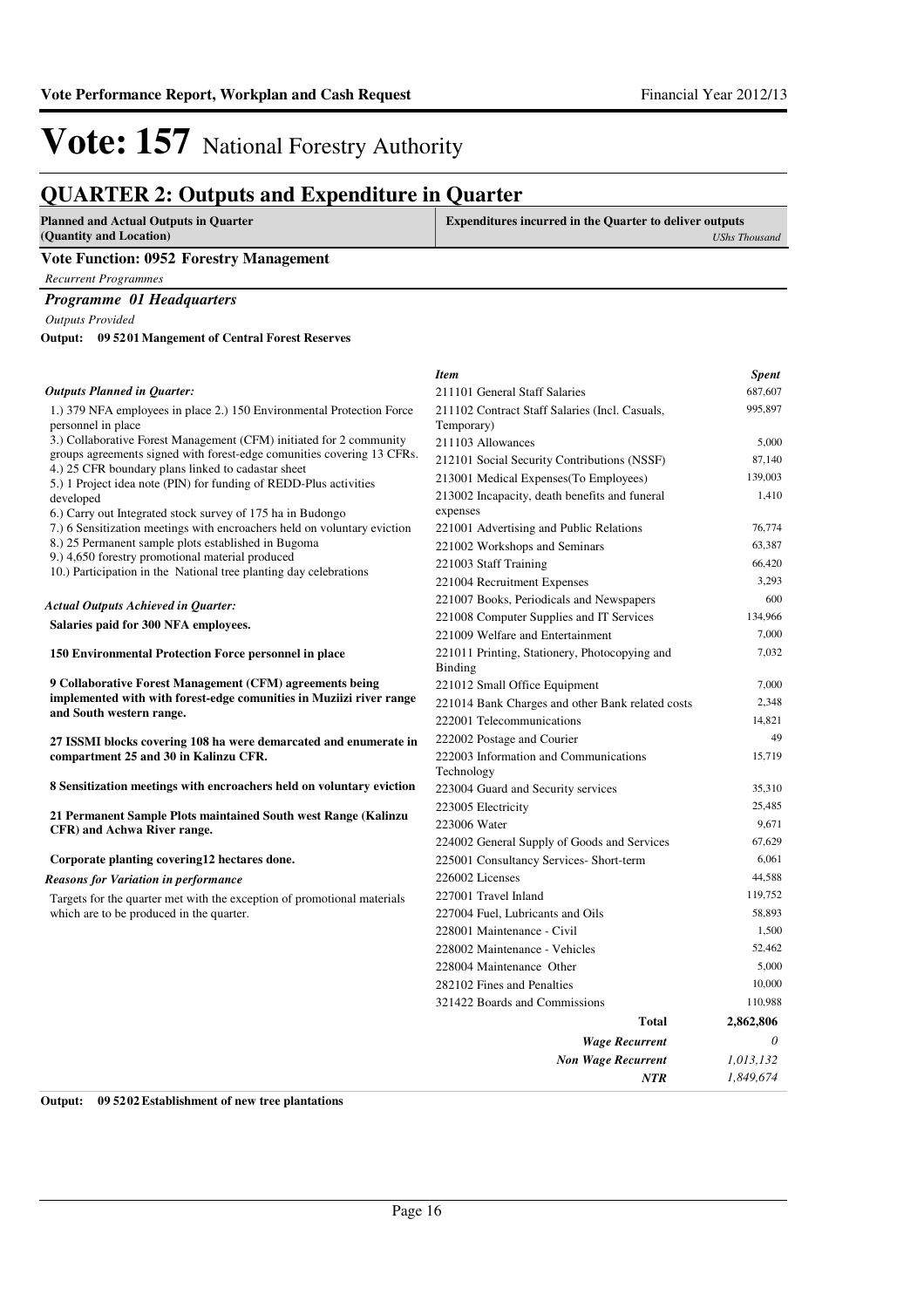### **QUARTER 2: Outputs and Expenditure in Quarter**

| z charamate. Outputs und ma<br>VIIWIWI V III<br><b>Planned and Actual Outputs in Quarter</b>                                                                                                                                                                                                                                                                                                                                                                                                                                                                                                                                                                                                                                                                                                                                      | Y UML VYL<br><b>Expenditures incurred in the Quarter to deliver outputs</b> |                      |
|-----------------------------------------------------------------------------------------------------------------------------------------------------------------------------------------------------------------------------------------------------------------------------------------------------------------------------------------------------------------------------------------------------------------------------------------------------------------------------------------------------------------------------------------------------------------------------------------------------------------------------------------------------------------------------------------------------------------------------------------------------------------------------------------------------------------------------------|-----------------------------------------------------------------------------|----------------------|
| (Quantity and Location)                                                                                                                                                                                                                                                                                                                                                                                                                                                                                                                                                                                                                                                                                                                                                                                                           |                                                                             | <b>UShs Thousand</b> |
| <b>Vote Function: 0952 Forestry Management</b>                                                                                                                                                                                                                                                                                                                                                                                                                                                                                                                                                                                                                                                                                                                                                                                    |                                                                             |                      |
| <b>Recurrent Programmes</b>                                                                                                                                                                                                                                                                                                                                                                                                                                                                                                                                                                                                                                                                                                                                                                                                       |                                                                             |                      |
| <b>Programme 01 Headquarters</b>                                                                                                                                                                                                                                                                                                                                                                                                                                                                                                                                                                                                                                                                                                                                                                                                  |                                                                             |                      |
|                                                                                                                                                                                                                                                                                                                                                                                                                                                                                                                                                                                                                                                                                                                                                                                                                                   | <b>Item</b>                                                                 | <b>Spent</b>         |
| <b>Outputs Planned in Quarter:</b>                                                                                                                                                                                                                                                                                                                                                                                                                                                                                                                                                                                                                                                                                                                                                                                                | 211101 General Staff Salaries                                               | 27,615               |
| 1.) Production of management maps and marking of conservation zones<br>for 2,500 Ha of plantations established on CFRs achieved<br>2.) Technical support provided for roadside demo plantations<br>establishment with a variety of species covering 62.5 ha.<br>3.) Technical support torwards establishment of 500 ha of community<br>fuelwood lots in Northen Uganda<br>(8 management plans of private tree farmers licensed on CFRs reviews)<br>and approves)                                                                                                                                                                                                                                                                                                                                                                  | 212101 Social Security Contributions (NSSF)                                 | 3,543                |
| <b>Actual Outputs Achieved in Quarter:</b>                                                                                                                                                                                                                                                                                                                                                                                                                                                                                                                                                                                                                                                                                                                                                                                        |                                                                             |                      |
| <b>NIL</b>                                                                                                                                                                                                                                                                                                                                                                                                                                                                                                                                                                                                                                                                                                                                                                                                                        |                                                                             |                      |
| <b>Reasons for Variation in performance</b>                                                                                                                                                                                                                                                                                                                                                                                                                                                                                                                                                                                                                                                                                                                                                                                       |                                                                             |                      |
| Due to poor flow of revenue, the activities under this output were not<br>undertaken and have been re-scheduled for the third quarter.                                                                                                                                                                                                                                                                                                                                                                                                                                                                                                                                                                                                                                                                                            |                                                                             |                      |
|                                                                                                                                                                                                                                                                                                                                                                                                                                                                                                                                                                                                                                                                                                                                                                                                                                   | <b>Total</b>                                                                | 31,158               |
|                                                                                                                                                                                                                                                                                                                                                                                                                                                                                                                                                                                                                                                                                                                                                                                                                                   | <b>Wage Recurrent</b>                                                       | 0                    |
|                                                                                                                                                                                                                                                                                                                                                                                                                                                                                                                                                                                                                                                                                                                                                                                                                                   | <b>Non Wage Recurrent</b>                                                   | 0                    |
|                                                                                                                                                                                                                                                                                                                                                                                                                                                                                                                                                                                                                                                                                                                                                                                                                                   | <b>NTR</b>                                                                  | 31,158               |
| Output:<br>09 5203 Plantation Management                                                                                                                                                                                                                                                                                                                                                                                                                                                                                                                                                                                                                                                                                                                                                                                          |                                                                             |                      |
|                                                                                                                                                                                                                                                                                                                                                                                                                                                                                                                                                                                                                                                                                                                                                                                                                                   | <b>Item</b>                                                                 | <b>Spent</b>         |
| <b>Outputs Planned in Quarter:</b>                                                                                                                                                                                                                                                                                                                                                                                                                                                                                                                                                                                                                                                                                                                                                                                                | 211101 General Staff Salaries                                               | 122,791              |
| 1.) Maintenance of 6 NFA plantations carried out according to approved<br>Management plans<br>2.) Management maps for the 3,750 ha of NFA plantations updated<br>3.) Management plans for the 12,500 ha of private plantations on CFRs<br>reviewed, and approved<br>4.) Technical field supervision of contracts for weeding activities covering<br>2974 ha of crop below 3 years.<br>3.) Technical field supervision of contracts for tending operations<br>(thinning and pruning) covering 609.25ha.<br>4.) Techical field supervision of execution of contracts for maintenance<br>fire-breaks covering 121 Km and fire protection crew.<br>5.) Effective measures put inplace for protection of the entire plantation<br>estate against fires, disease, theft and animal damage<br><b>Actual Outputs Achieved in Quarter:</b> | 212101 Social Security Contributions (NSSF)                                 | 15,858               |

#### **Management maps for the 10,000 ha of NFA plantations updated.**

#### **1 Technical field supervision of contracts for weeding activities covering 2,476 ha of crop below 3 years conducted.**

#### **1 Technical field supervision of contracts for tending operations (thinning and pruning) covering 1,351.5ha conducted.**

#### **1 Techical field supervision of execution of contracts for maintenance fire-breaks covering 131 Km and fire protection crew conducted.**

#### *Reasons for Variation in performance*

No deviation. All targets for the quarter met.

| 138,650 | <b>Total</b>              |                              |
|---------|---------------------------|------------------------------|
| 0       | <b>Wage Recurrent</b>     |                              |
| 0       | <b>Non Wage Recurrent</b> |                              |
| 138,650 | <b>NTR</b>                |                              |
|         |                           | $\overline{ }$<br>$\sqrt{ }$ |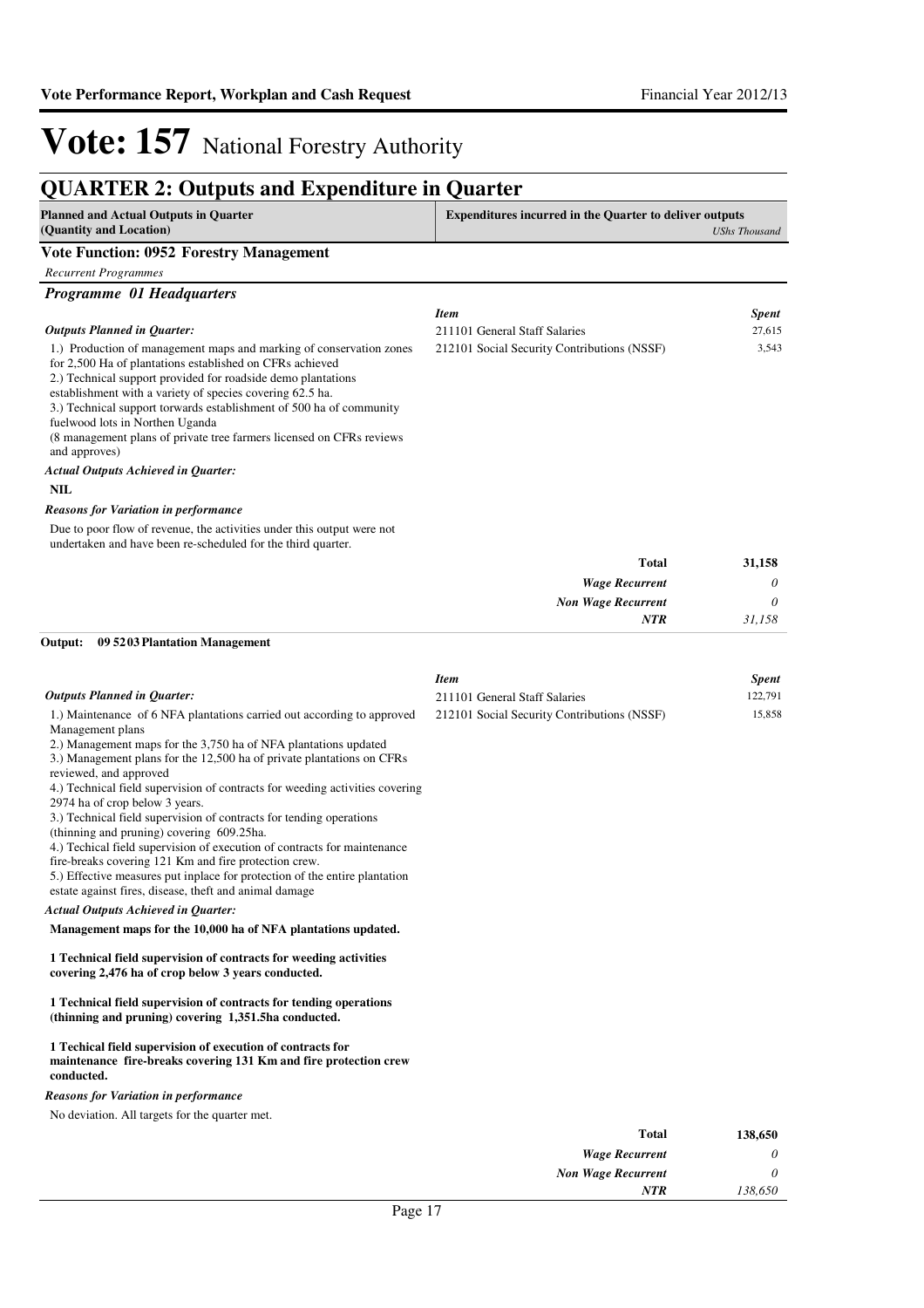### **QUARTER 2: Outputs and Expenditure in Quarter**

| <b>Y</b> ------<br><b>Planned and Actual Outputs in Quarter</b>                                                      | <b>Expenditures incurred in the Quarter to deliver outputs</b> |                      |
|----------------------------------------------------------------------------------------------------------------------|----------------------------------------------------------------|----------------------|
| (Quantity and Location)                                                                                              |                                                                | <b>UShs Thousand</b> |
| <b>Vote Function: 0952 Forestry Management</b>                                                                       |                                                                |                      |
| <b>Recurrent Programmes</b>                                                                                          |                                                                |                      |
| Programme 01 Headquarters                                                                                            |                                                                |                      |
| Output: 09 5204 Forestry licensing                                                                                   |                                                                |                      |
|                                                                                                                      | <b>Item</b>                                                    | <i><b>Spent</b></i>  |
| <b>Outputs Planned in Ouarter:</b>                                                                                   | 211101 General Staff Salaries                                  | 39,046               |
| 1.) Competitive and transparent licensing of 5,895.25m3 of roundwood                                                 | 212101 Social Security Contributions (NSSF)                    | 4,905                |
| timber from plantations.<br>2.) Competitive and transparent licensing of 2,355 m3 of roundwood                       | 227001 Travel Inland                                           | 4,214                |
| timber from production zones of natural forests.                                                                     |                                                                |                      |
| 3.) Efficient conversion of 1,320m3 of roundwood from natural forests                                                |                                                                |                      |
| using NFA own sawmills to produce 396m3 of sawn timber                                                               |                                                                |                      |
| 4.) 925 licenses for tree growing monitored on progress and adherence to                                             |                                                                |                      |
| license conditions.                                                                                                  |                                                                |                      |
| 5.) 13,500 bamboo culms licensed for harvesting.                                                                     |                                                                |                      |
| 6.) 5,362.5 Construction, 187.5 utility poles and 6,750 running meters of<br>treated fence posts sold.               |                                                                |                      |
| 7.) Monitoring of services in 5 Ecotourism sites managed by NFA and 7                                                |                                                                |                      |
| sites managed by private sector.                                                                                     |                                                                |                      |
| 8.) Data base of all licensed activities maintained and updated.                                                     |                                                                |                      |
| 9.) A transparent and competitive system of licensing inplace and adhered                                            |                                                                |                      |
| to.                                                                                                                  |                                                                |                      |
| 10. Low impact logging in natural forests and promotion of lesser used/<br>known species for sawn timber production. |                                                                |                      |
| 11.) Licenses for the 60 Telecommunication masts on vantage points                                                   |                                                                |                      |
| maintained and followed up for payments                                                                              |                                                                |                      |
| <b>Actual Outputs Achieved in Quarter:</b>                                                                           |                                                                |                      |
| <b>NIL</b>                                                                                                           |                                                                |                      |

#### *Reasons for Variation in performance*

Licencing has been scheduled for the third quarter

| <b>Total</b>              | 48,165   |
|---------------------------|----------|
| <b>Wage Recurrent</b>     | $\theta$ |
| <b>Non Wage Recurrent</b> | 4,214    |
| <b>NTR</b>                | 43,951   |

**09 5205 Supply of seeds and seedlings Output:**

|                                                                                                                                                                                                                                                                                                                                                                                                                                                                                                                                                                                                                                                                             | <b>Item</b>                                 | <b>Spent</b> |
|-----------------------------------------------------------------------------------------------------------------------------------------------------------------------------------------------------------------------------------------------------------------------------------------------------------------------------------------------------------------------------------------------------------------------------------------------------------------------------------------------------------------------------------------------------------------------------------------------------------------------------------------------------------------------------|---------------------------------------------|--------------|
| <b>Outputs Planned in Ouarter:</b>                                                                                                                                                                                                                                                                                                                                                                                                                                                                                                                                                                                                                                          | 211101 General Staff Salaries               | 27,156       |
| 1.) Technical input and logistical support for collection, processing,<br>importation of Pine, Eucalyptus and indigenous tree/fruit seeds.<br>2.) Technical input and logistical support for raising of Tree seedlings,<br>Grafted fruit seedlings and Bamboo seedlings.<br>3.) Technical input and logistical support for establishment and<br>maintenance of seed stands for current and future supply of genetically<br>improved Pine, Eucalyptus and indigenous tree seeds.<br>4.) Technical capacity for nursery managers for the 27 NFA tree nurseries<br>and 200 private nurseries countrywide enhanced for quality, variety and<br>quantity production of seedlings | 212101 Social Security Contributions (NSSF) | 3,492        |
| <b>Actual Outputs Achieved in Ouarter:</b>                                                                                                                                                                                                                                                                                                                                                                                                                                                                                                                                                                                                                                  |                                             |              |

**Technical input and logistical support for collection, processing, importation of Pine, Eucalyptus and indigenous tree/fruit seeds provided.**

**Technical input and logistical support for raising of Tree seedlings, Grafted fruit seedlings and Bamboo seedlings offered.**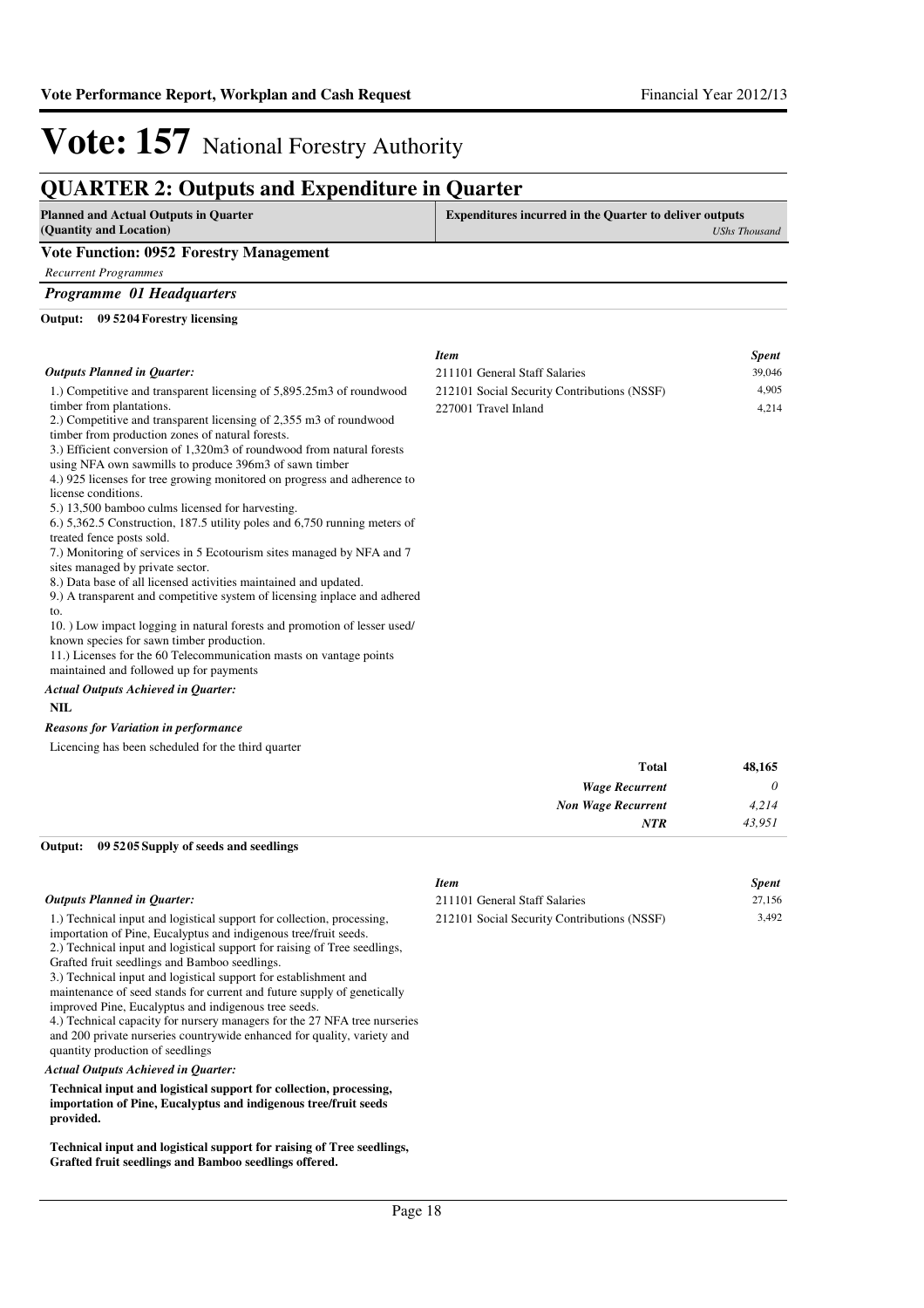### **QUARTER 2: Outputs and Expenditure in Quarter**

| <b>Planned and Actual Outputs in Quarter</b><br>(Quantity and Location) | <b>Expenditures incurred in the Quarter to deliver outputs</b><br>UShs Thousand |
|-------------------------------------------------------------------------|---------------------------------------------------------------------------------|
| <b>Vote Function: 0952 Forestry Management</b>                          |                                                                                 |
| Recurrent Programmes                                                    |                                                                                 |
| <b>Programme 01 Headquarters</b>                                        |                                                                                 |

**Technical capacity for nursery managers for the 27 NFA tree nurseries and 200 private nurseries countrywide enhanced for quality, variety and quantity production of seedlings**

*Reasons for Variation in performance*

The target for the quarter was met.

| <b>Total</b>                | 30,648   |
|-----------------------------|----------|
| <b>Wage Recurrent</b>       | $\theta$ |
| <b>Non Wage Recurrent</b>   | $\theta$ |
| <b>NTR</b>                  | 30,648   |
| <b>Development Projects</b> |          |

### *Project 0161 Support to National Forestry Authority*

*Capital Purchases*

**09 5272 Government Buildings and Administrative Infrastructure Output:**

#### *Outputs Planned in Quarter:*

- 1.) 3 Buildings renovated (minor)
- 2.) 2 New buildings constructed including latrines
- 3.) Renovate 1 banda in mabira ecotourism site
- 4.) Maintain 12 Forest stations country-wide
- 5.) Security doors installed at Hqs

4 Staic water tanks installed at Kyoga Range-2, Lendu-2,

#### *Actual Outputs Achieved in Quarter:*

#### **14 Forest stations maintained country-wide**

#### **2 Static water tanks installed in Mbarara plantation.**

#### *Reasons for Variation in performance*

Some activities such as renovation of bandas at Lutoboka CFR and Gamatui did not take off due poor flow of funds and have thus been rescheduled to the third quarter.

| $\bf{0}$ | <b>Total</b>             |
|----------|--------------------------|
| 0        | <b>GoU</b> Development   |
| 0        | <b>Donor Development</b> |
|          | <b>NTR</b>               |
|          |                          |

#### **09 5273 Roads, Streets and Highways Output:**

|                                                                                                                                                    | <b>Item</b>              | <b>Spent</b> |
|----------------------------------------------------------------------------------------------------------------------------------------------------|--------------------------|--------------|
| <b>Outputs Planned in Ouarter:</b>                                                                                                                 | 231003 Roads and Bridges | 14.949       |
| 1.) 7 Km of roads constructed in Katugo CFR.<br>2.) Maintain 50 Km in Lendu, 30 Km in Mwenge, 63 Km in Bugamba<br>Rwoho, and 25 Km in South Busoga |                          |              |
| <b>Actual Outputs Achieved in Ouarter:</b>                                                                                                         |                          |              |
| 12 Km of forest roads maintained in Kyehara 4.5 km, Oruha 5 km<br>and Kasagala plantation.                                                         |                          |              |
| <b>Reasons for Variation in performance</b>                                                                                                        |                          |              |
| Target for road maintainance was not met due to inadequate funding.                                                                                |                          |              |
|                                                                                                                                                    | <b>Total</b>             | 14,949       |
|                                                                                                                                                    | <b>GoU</b> Development   | 0            |
|                                                                                                                                                    | <b>Donor Development</b> | 0            |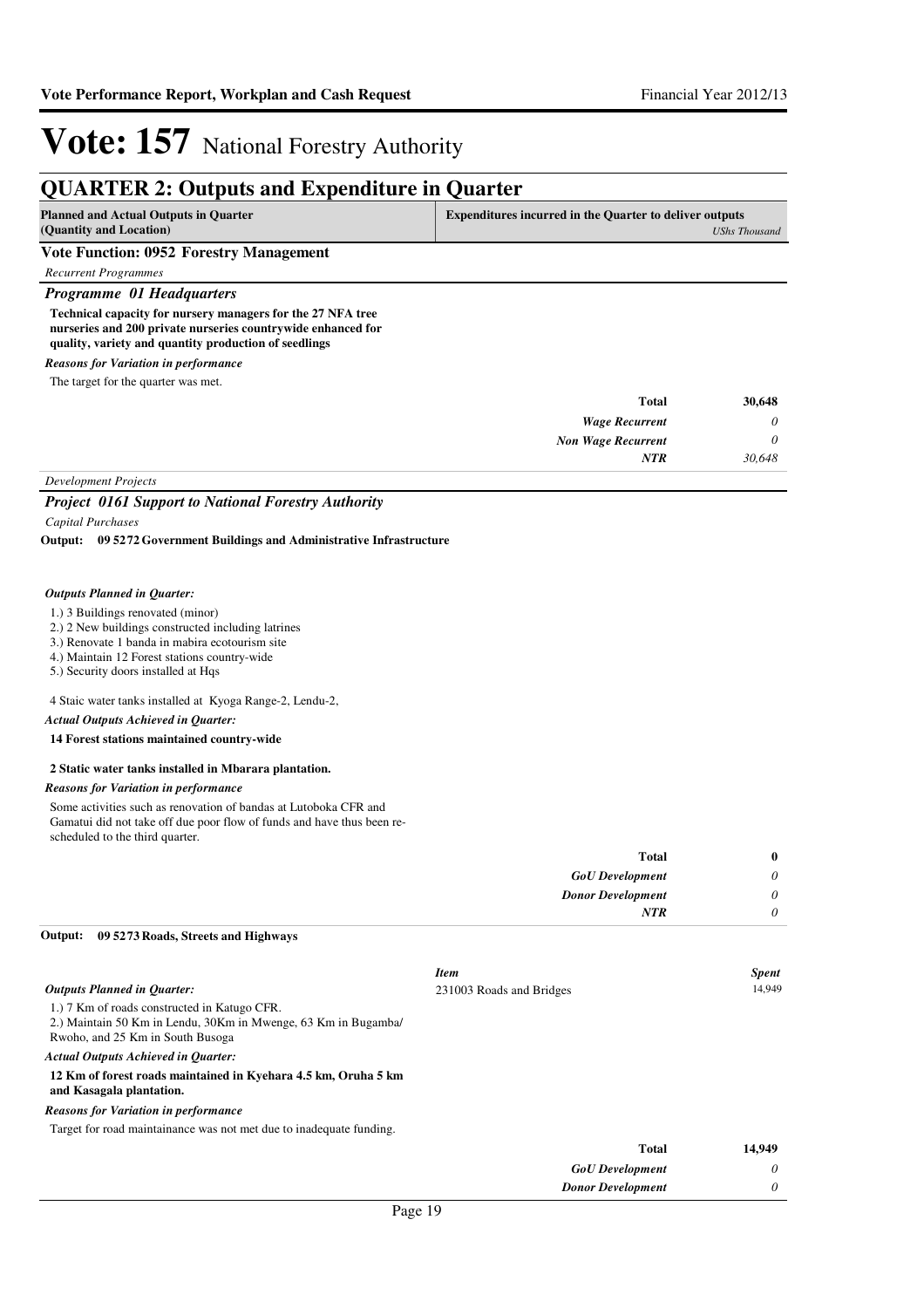*0*

*NTR*

# **Vote: 157** National Forestry Authority

| <b>QUARTER 2: Outputs and Expenditure in Quarter</b>                                                                                   |                                                                                        |          |  |
|----------------------------------------------------------------------------------------------------------------------------------------|----------------------------------------------------------------------------------------|----------|--|
| <b>Planned and Actual Outputs in Quarter</b><br>(Quantity and Location)                                                                | <b>Expenditures incurred in the Quarter to deliver outputs</b><br><b>UShs Thousand</b> |          |  |
| <b>Vote Function: 0952 Forestry Management</b>                                                                                         |                                                                                        |          |  |
| <b>Development Projects</b>                                                                                                            |                                                                                        |          |  |
| <b>Project 0161 Support to National Forestry Authority</b>                                                                             |                                                                                        |          |  |
|                                                                                                                                        | <b>NTR</b>                                                                             | 14,949   |  |
| 09 5275 Purchase of Motor Vehicles and Other Transport Equipment<br>Output:                                                            |                                                                                        |          |  |
| <b>Outputs Planned in Quarter:</b>                                                                                                     |                                                                                        |          |  |
| 1.) 6 Motorcycles procured<br>2.) 2 Vehicles procured<br>3) 5 Fleet management systems procured for vehicles                           |                                                                                        |          |  |
| <b>Actual Outputs Achieved in Quarter:</b>                                                                                             |                                                                                        |          |  |
| <b>NIL</b>                                                                                                                             |                                                                                        |          |  |
| <b>Reasons for Variation in performance</b>                                                                                            |                                                                                        |          |  |
| The procurement process for the procurement of motorcycles and vehicles<br>is on going and they will be procured in the third quarter. |                                                                                        |          |  |
|                                                                                                                                        | <b>Total</b>                                                                           | $\bf{0}$ |  |
|                                                                                                                                        | <b>GoU</b> Development                                                                 | 0        |  |
|                                                                                                                                        | <b>Donor Development</b>                                                               | 0        |  |
|                                                                                                                                        | <b>NTR</b>                                                                             | $\theta$ |  |
| Output:<br>09 5276 Purchase of Office and ICT Equipment, including Software                                                            |                                                                                        |          |  |
| <b>Outputs Planned in Quarter:</b>                                                                                                     |                                                                                        |          |  |
| 1.) 10 computers Procured                                                                                                              |                                                                                        |          |  |
| <b>Actual Outputs Achieved in Quarter:</b>                                                                                             |                                                                                        |          |  |
| <b>NIL</b>                                                                                                                             |                                                                                        |          |  |
| <b>Reasons for Variation in performance</b>                                                                                            |                                                                                        |          |  |
| Not procured due to lpoor cash inflows. They have been re-scheduled to<br>the fourth quarter.                                          |                                                                                        |          |  |
|                                                                                                                                        | <b>Total</b>                                                                           | $\bf{0}$ |  |
|                                                                                                                                        | <b>GoU</b> Development                                                                 | $\theta$ |  |
|                                                                                                                                        | <b>Donor Development</b>                                                               | $\theta$ |  |

#### **09 5277 Purchase of Specialised Machinery & Equipment Output:**

#### *Outputs Planned in Quarter:*

1) Sawmill parts and other assorted parts procured *Actual Outputs Achieved in Quarter:*

### **NIL**

#### *Reasons for Variation in performance*

Activities under this output have been re-scheduled for the 3rd quarter.

| 0 | Total                    |
|---|--------------------------|
| 0 | <b>GoU</b> Development   |
| 0 | <b>Donor Development</b> |
|   | NTR                      |
|   |                          |

**Output: 09 5278 Purchase of Office and Residential Furniture and Fittings**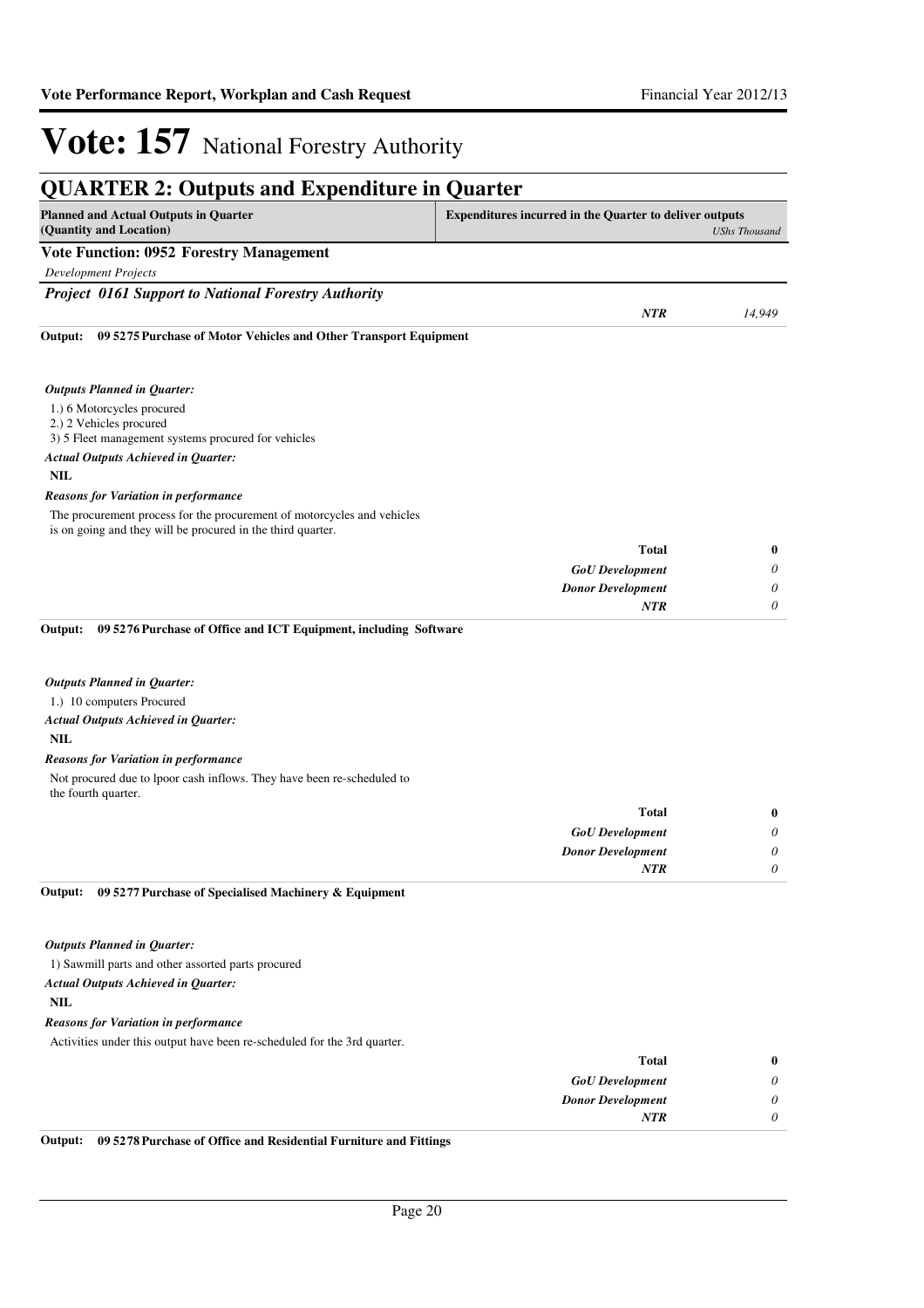## **QUARTER 2: Outputs and Expenditure in Quarter**

| Planned and Actual Outputs in Quarter          | <b>Expenditures incurred in the Quarter to deliver outputs</b> |  |
|------------------------------------------------|----------------------------------------------------------------|--|
| (Quantity and Location)                        | <b>UShs Thousand</b>                                           |  |
| <b>Vote Function: 0952 Forestry Management</b> |                                                                |  |

*Development Projects*

*Project 0161 Support to National Forestry Authority*

#### *Outputs Planned in Quarter:*

- 1. ) Solar system installed at Mafuga
- 2.) Office equipment maintained
- 3.) Furniture and fittings maintained

#### *Actual Outputs Achieved in Quarter:*

**Office equipment maintained**

#### **Furniture and fittings maintained**

#### *Reasons for Variation in performance*

The activities under this area havenot been handled due poor cashflows and have been re-scheduled for the 3rd quarter.

| $\bf{0}$ | <b>Total</b>             |
|----------|--------------------------|
| $\theta$ | <b>GoU</b> Development   |
| $\theta$ | <b>Donor Development</b> |
| 0        | <b>NTR</b>               |
|          |                          |

*Outputs Provided*

#### **09 5201 Mangement of Central Forest Reserves Output:**

|                                                                                                                                                                                                                                                                                                                                                                                                                                                                                                                                                                                                                                                                                                                                                                                                                                                                                                 | <b>Item</b>                                                                                                                                                                   | <i>Spent</i>                               |
|-------------------------------------------------------------------------------------------------------------------------------------------------------------------------------------------------------------------------------------------------------------------------------------------------------------------------------------------------------------------------------------------------------------------------------------------------------------------------------------------------------------------------------------------------------------------------------------------------------------------------------------------------------------------------------------------------------------------------------------------------------------------------------------------------------------------------------------------------------------------------------------------------|-------------------------------------------------------------------------------------------------------------------------------------------------------------------------------|--------------------------------------------|
| <b>Outputs Planned in Quarter:</b>                                                                                                                                                                                                                                                                                                                                                                                                                                                                                                                                                                                                                                                                                                                                                                                                                                                              | 211103 Allowances                                                                                                                                                             | 410                                        |
| 1.) 2.5 Km of boundary length of highly threatened Central Forest<br>Reserves (CFRs) resurveyed and marked with concrete pillars (Pilot)<br>2.) 17.0 Km of Forest boundary of selected CFRs reopened<br>3.) 120 ha of formerly encroached and degraded forests planted/enriched<br>with indigenous valuable timber, higher value (environmental) and<br>medicinal species starting with northern and central regions of the<br>country. This includes urban CFRs rehabilitation for provision of multiple<br>services/functions (Bamboo=50ha, Urban CFRs=2ha, Other encroached<br>$area = 68ha$<br>4.) 250 ha of restored by clearing colonising weed trees to restrore pure<br>stand of bamboo<br>5.) Ecotourism promotion/ development activities piloted in 3 sites with<br>local communities.<br>6.) Computers serviced once a quarter<br><b>Actual Outputs Achieved in Quarter:</b><br>NIL | 221002 Workshops and Seminars<br>224002 General Supply of Goods and Services<br>227004 Fuel, Lubricants and Oils<br>228002 Maintenance - Vehicles<br>228004 Maintenance Other | 7,020<br>185,371<br>600<br>17,388<br>5,400 |
| .                                                                                                                                                                                                                                                                                                                                                                                                                                                                                                                                                                                                                                                                                                                                                                                                                                                                                               |                                                                                                                                                                               |                                            |

#### *Reasons for Variation in performance*

The activities have been re-scheduled to the third quarter.

| 216,189 | <b>Total</b>             |
|---------|--------------------------|
| 47,000  | <b>GoU</b> Development   |
| 58,833  | <b>Donor Development</b> |
| 110,356 | <b>NTR</b>               |
|         |                          |

**Output: 09 5202 Establishment of new tree plantations**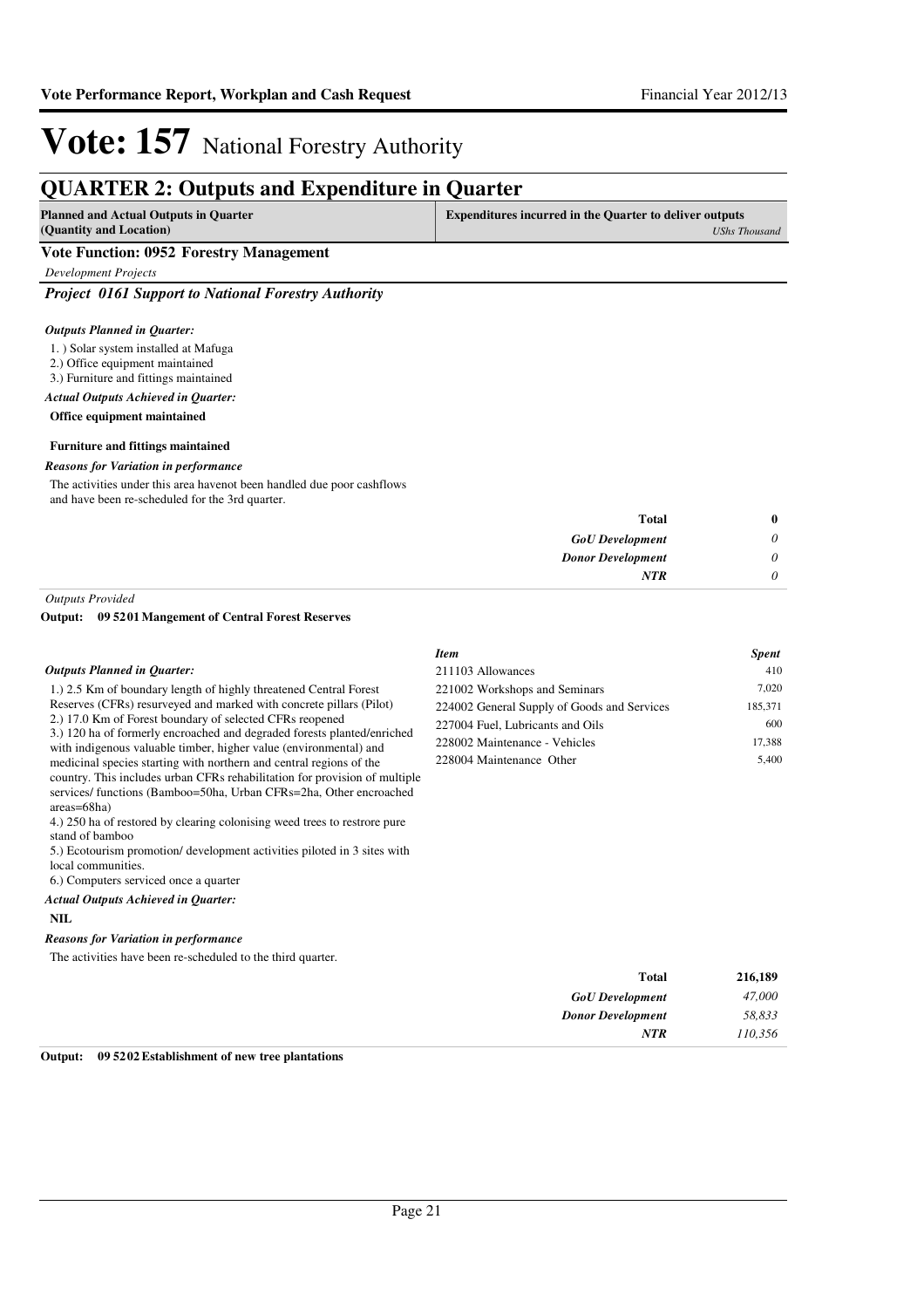## **QUARTER 2: Outputs and Expenditure in Quarter**

| QUANTEN 2. Outputs and Expenditure in Quarter                                                                                                         |                                                            |                         |
|-------------------------------------------------------------------------------------------------------------------------------------------------------|------------------------------------------------------------|-------------------------|
| <b>Planned and Actual Outputs in Quarter</b><br><b>Expenditures incurred in the Quarter to deliver outputs</b><br>(Quantity and Location)             |                                                            | <b>UShs Thousand</b>    |
| <b>Vote Function: 0952 Forestry Management</b>                                                                                                        |                                                            |                         |
| <b>Development Projects</b>                                                                                                                           |                                                            |                         |
| <b>Project 0161 Support to National Forestry Authority</b>                                                                                            |                                                            |                         |
|                                                                                                                                                       | <b>Item</b>                                                | <b>Spent</b>            |
| <b>Outputs Planned in Quarter:</b>                                                                                                                    | 224002 General Supply of Goods and Services                | 37,647                  |
| 1.) 800 Ha of tree species for timber planted in Bugamba, Mafuga, Opit,                                                                               |                                                            |                         |
| Lendu, North Rwenzori<br>2.) 200 ha of tree species for Charcoal planted in Kasagala.                                                                 |                                                            |                         |
| 3.) 80 ha of a variety of species planted for Roadside demo plantations                                                                               |                                                            |                         |
| <b>Actual Outputs Achieved in Quarter:</b>                                                                                                            |                                                            |                         |
| 323 hectares of new plantations established in Mafuga Plantation,<br>West Nile, Kyoga range and Mbarara plantation.                                   |                                                            |                         |
| <b>Reasons for Variation in performance</b>                                                                                                           |                                                            |                         |
| The planting target for the quarter was achieved mainly due to the<br>prolonged rainy season and ring-fenced funds for plantation establishment.      |                                                            |                         |
|                                                                                                                                                       | <b>Total</b>                                               | 37,647                  |
|                                                                                                                                                       | <b>GoU</b> Development                                     | 0                       |
|                                                                                                                                                       | <b>Donor Development</b>                                   | $\theta$                |
|                                                                                                                                                       | <b>NTR</b>                                                 | 37,647                  |
| Output:<br>09 5203 Plantation Management                                                                                                              |                                                            |                         |
|                                                                                                                                                       |                                                            |                         |
| <b>Outputs Planned in Quarter:</b>                                                                                                                    | <b>Item</b><br>224002 General Supply of Goods and Services | <b>Spent</b><br>957,623 |
| 1.) 2,130 ha of crop below 3 years weeded.                                                                                                            |                                                            |                         |
| 2.) 687.5 Ha tended by thinning and pruning.                                                                                                          |                                                            |                         |
| <b>Actual Outputs Achieved in Quarter:</b>                                                                                                            |                                                            |                         |
| 2,718 ha of crop below 3 years weeded in Mafuga, Mbarara, Lendu,<br>Katugo, Opit, Mwenge, S/western range, Achwa and Kyoga ranges.                    |                                                            |                         |
| 1,351Ha tended by thinning and pruning in Mafuga, Mbarara,<br>Lendu, Katugo, Opit, Mwenge, S/western range, Achwa and Kyoga<br>ranges.                |                                                            |                         |
| <b>Reasons for Variation in performance</b>                                                                                                           |                                                            |                         |
| The targets for plantation management have been exceeded due to the fact<br>that some funds were earmarked and ring-fenced for that specific purpose. |                                                            |                         |
|                                                                                                                                                       |                                                            |                         |
|                                                                                                                                                       | <b>Total</b>                                               | 957,623                 |
|                                                                                                                                                       | <b>GoU</b> Development                                     | $\theta$                |
|                                                                                                                                                       | <b>Donor Development</b>                                   | 564,975                 |
|                                                                                                                                                       | <b>NTR</b>                                                 | 392,648                 |

#### **09 5204 Forestry licensing Output:**

#### *Outputs Planned in Quarter:*

1.) 2,500 ha of land demarcated for tree farming

2.) 1 site set aside for ecotourism development, promoted and licensed for development by the private sector.

*Actual Outputs Achieved in Quarter:*

**3,674 hectares of land under private tree farmers mapped in Kasana\_Kasambya, Lwamunda, Namatale, West Bugwe and Itwara sectors.**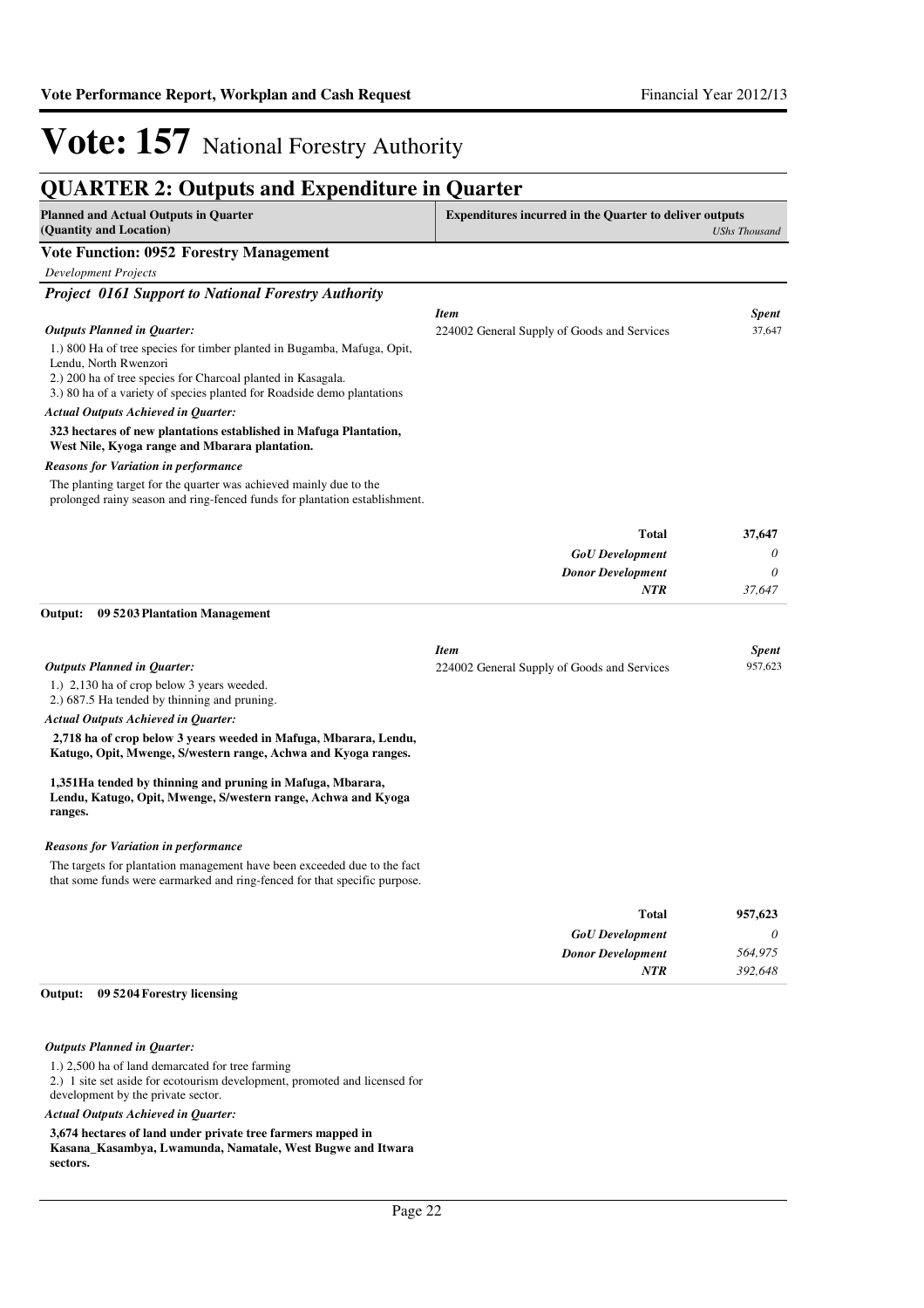*0 0 0*

**0**

# **Vote: 157** National Forestry Authority

### **QUARTER 2: Outputs and Expenditure in Quarter Planned and Actual Outputs in Quarter (Quantity and Location) Expenditures incurred in the Quarter to deliver outputs**  *UShs Thousand* **Vote Function: 0952 Forestry Management** *Development Projects Project 0161 Support to National Forestry Authority* **15 blocks covering 150 hectares demarcated for local communities under the CFM partnership in Kattabalalu CFR.** *GoU Development Donor Development* **Total** *NTR* The target for demarcation was not met and has been re-scheduled to the third quarter. *Reasons for Variation in performance* **09 5205 Supply of seeds and seedlings Output:** *Outputs Planned in Quarter: Item Spent* 224002 General Supply of Goods and Services 298,892

1.) 50ha of existing newly established seed stands

maintained by weeding.

2.) 10 ha of new seed stands established

3.) 198 ha of seed stands developed from existing established plantations

(Katugo=167.5 ha, Other=30.5ha)

*Actual Outputs Achieved in Quarter:*

**3,529 Kg of local seed procured.**

#### **130 Kg of pine seed imported.**

#### **2,173,740 tree seedlings produced from the National tree seedCentre and the regional nurseries**

*Reasons for Variation in performance*

more clarification from Mr. Mununuzi

| <b>Total</b>              | 298,892   |
|---------------------------|-----------|
| <b>GoU</b> Development    | 187,987   |
| <b>Donor Development</b>  | $\theta$  |
| <b>NTR</b>                | 110,905   |
| <b>GRAND TOTAL</b>        | 4,636,727 |
| <b>Wage Recurrent</b>     | $\theta$  |
| <b>Non Wage Recurrent</b> | 1,017,346 |
| <b>GoU</b> Development    | 234,987   |
| <b>Donor Development</b>  | 623,808   |
| NTR                       | 2,760,585 |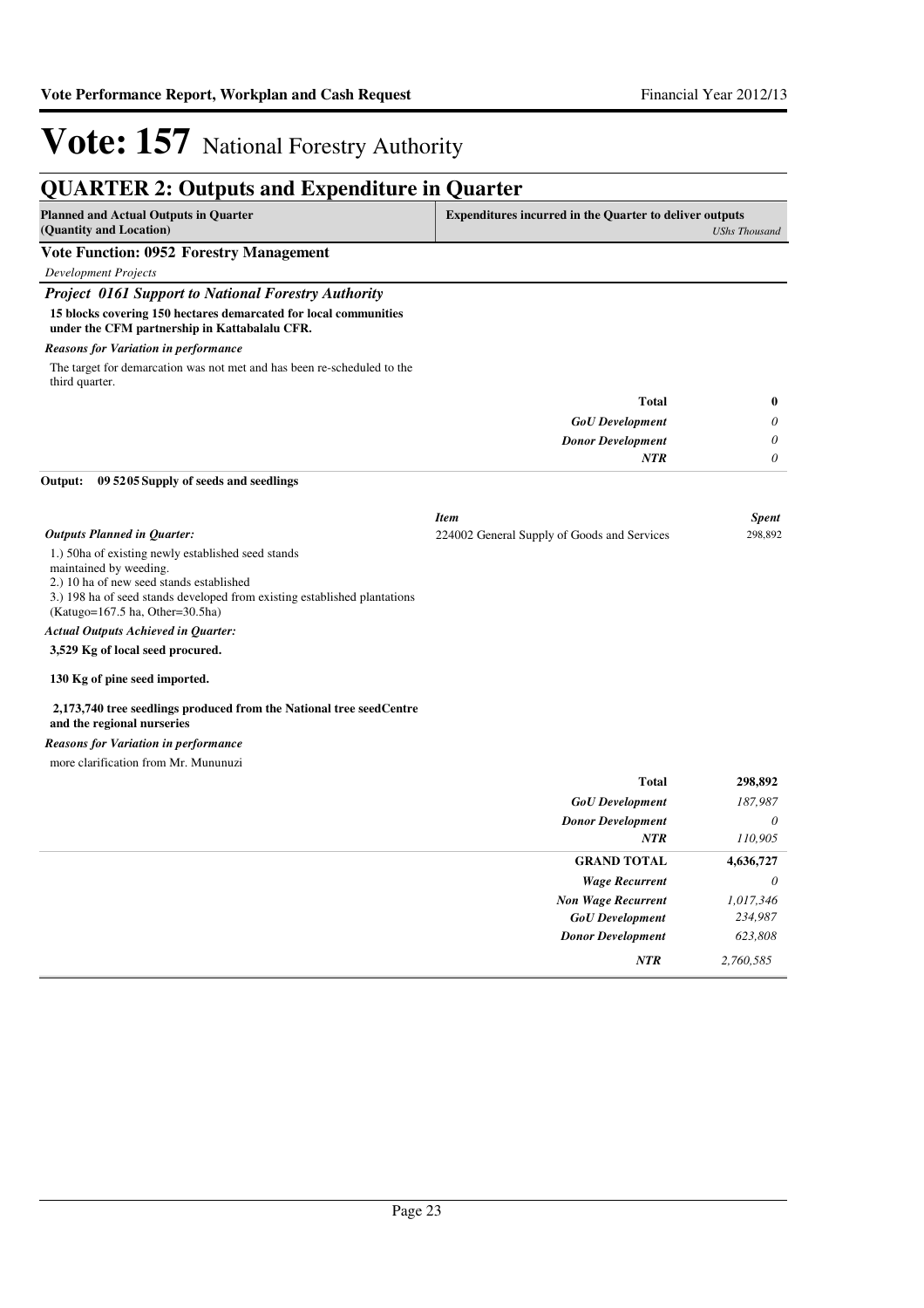## **QUARTER 3: Revised Workplan**

| <b>Total</b> |
|--------------|
| 135,025      |
| 3,235        |
| 13,323       |
| 6,358        |
| 2,294,672    |
| 0            |
| 19,320       |
|              |
|              |
|              |
|              |
|              |
|              |
|              |
|              |
| 2,275,352    |
|              |
| <b>Total</b> |
| 2,867        |
|              |
| 30,482       |
| 0            |
| 2,867        |
|              |
|              |
|              |
|              |
|              |
|              |
| 27,615       |
|              |
| <b>Total</b> |
| 6,350        |
| 129,141      |
| 0            |
| 6,350        |
|              |
|              |
|              |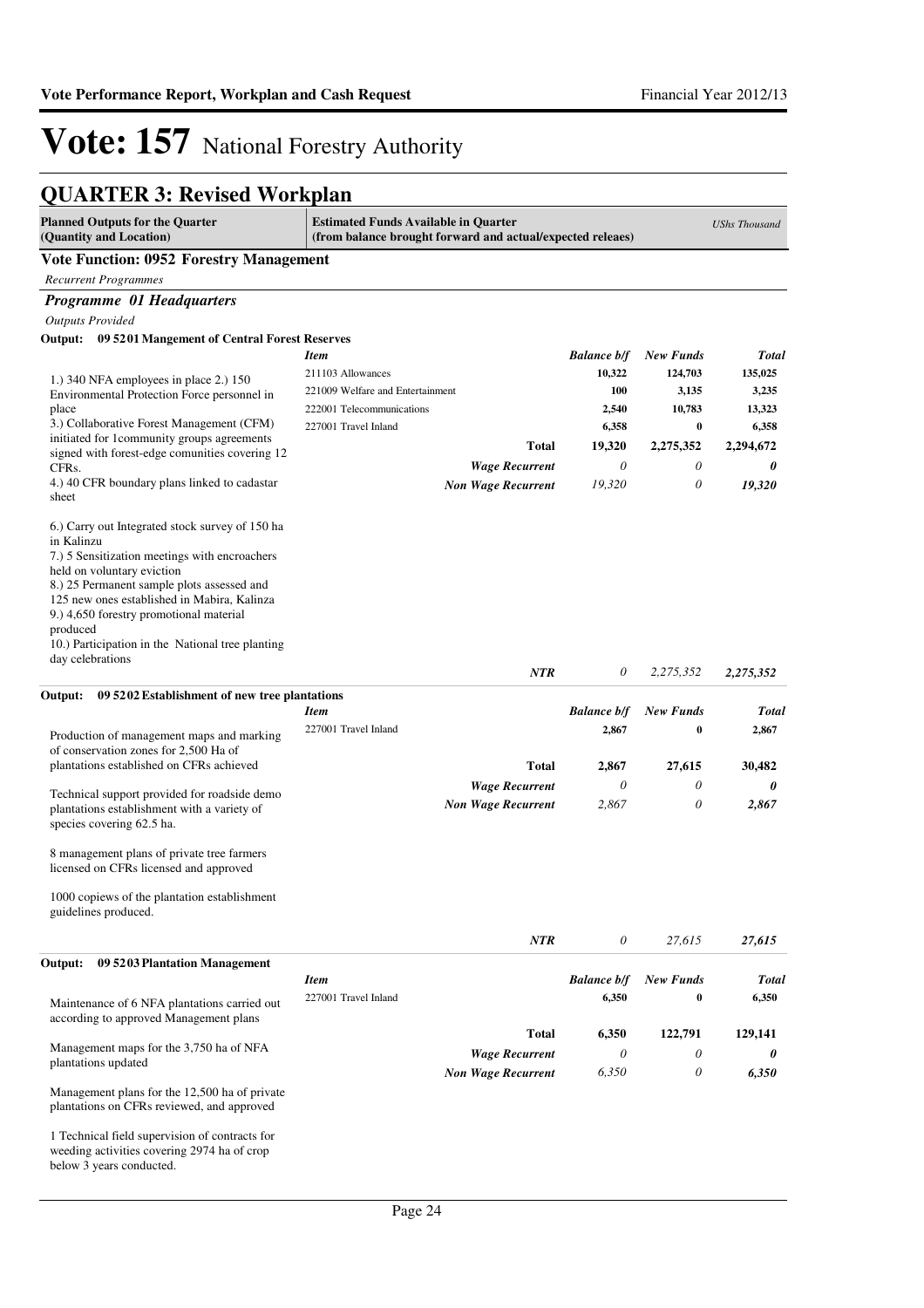| <b>QUARTER 3: Revised Workplan</b>                                                                                                                                                      |                                                                                                           |                    |                  |                      |
|-----------------------------------------------------------------------------------------------------------------------------------------------------------------------------------------|-----------------------------------------------------------------------------------------------------------|--------------------|------------------|----------------------|
| <b>Planned Outputs for the Quarter</b><br>(Quantity and Location)                                                                                                                       | <b>Estimated Funds Available in Quarter</b><br>(from balance brought forward and actual/expected releaes) |                    |                  | <b>UShs Thousand</b> |
| <b>Vote Function: 0952 Forestry Management</b>                                                                                                                                          |                                                                                                           |                    |                  |                      |
| <b>Recurrent Programmes</b>                                                                                                                                                             |                                                                                                           |                    |                  |                      |
| Programme 01 Headquarters                                                                                                                                                               |                                                                                                           |                    |                  |                      |
| 1 Technical field supervision of contracts for<br>tending operations (thinning and pruning)<br>covering 609.25ha conducted                                                              |                                                                                                           |                    |                  |                      |
| 1 Techical field supervision of execution of<br>contracts for maintenance fire-breaks covering<br>121 Km and fire protection crew.                                                      |                                                                                                           |                    |                  |                      |
|                                                                                                                                                                                         | NTR                                                                                                       | 0                  | 122,791          | 122,791              |
| Output:<br>09 5204 Forestry licensing                                                                                                                                                   |                                                                                                           |                    |                  |                      |
|                                                                                                                                                                                         | <b>Item</b>                                                                                               | <b>Balance b/f</b> | <b>New Funds</b> | <b>Total</b>         |
| Competitive and transparent licensing of<br>5,895.25m3 of roundwood timber from                                                                                                         | 227001 Travel Inland                                                                                      | 1,116              | 0                | 1,116                |
| plantations.                                                                                                                                                                            | Total                                                                                                     | 1,116              | 39,046           | 40,162               |
| Competitive and transparent licensing of 2,355                                                                                                                                          | <b>Wage Recurrent</b>                                                                                     | $\theta$           | 0                | 0                    |
| m3 of roundwood timber from production<br>zones of natural forests.                                                                                                                     | <b>Non Wage Recurrent</b>                                                                                 | 1,116              | 0                | 1,116                |
| Efficient conversion of 1,320m3 of roundwood<br>from natural forests using NFA own sawmills<br>to produce 396m3 of sawn timber                                                          |                                                                                                           |                    |                  |                      |
| 925 licenses for tree growing monitored on<br>progress and adherence to license conditions.                                                                                             |                                                                                                           |                    |                  |                      |
| 5,362.5 Construction, 187.5 utility poles and<br>6,750 running meters of treated fence posts<br>sold.                                                                                   |                                                                                                           |                    |                  |                      |
| Monitoring of services in 5 Ecotourism sites<br>managed by NFA and 7 sites managed by<br>private sector.                                                                                |                                                                                                           |                    |                  |                      |
| Licenses for the 60 Telecommunication masts<br>on vantage points maintained and followed up<br>for payments                                                                             |                                                                                                           |                    |                  |                      |
|                                                                                                                                                                                         | NTR                                                                                                       | 0                  | 39,046           | 39,046               |
| Output:<br>09 5205 Supply of seeds and seedlings                                                                                                                                        |                                                                                                           |                    |                  |                      |
| Technical input and logistical support for                                                                                                                                              |                                                                                                           |                    |                  |                      |
| collection, processing, importation of Pine,                                                                                                                                            |                                                                                                           |                    |                  |                      |
| Eucalyptus and indigenous tree/fruit seeds.                                                                                                                                             | Total                                                                                                     | $\bf{0}$           | 27,156           | 27,156               |
| Technical input and logistical support for                                                                                                                                              | <b>Wage Recurrent</b>                                                                                     | 0                  | 0                | 0                    |
| raising of Tree seedlings, Grafted fruit<br>seedlings and Bamboo seedlings.                                                                                                             | <b>Non Wage Recurrent</b>                                                                                 | 0                  | 0                | 0                    |
| Technical capacity for nursery managers for the<br>27 NFA tree nurseries and 200 private<br>nurseries countrywide enhanced for quality,<br>variety and quantity production of seedlings |                                                                                                           |                    |                  |                      |
|                                                                                                                                                                                         | NTR                                                                                                       | 0                  | 27,156           | 27,156               |
| <b>Development Projects</b>                                                                                                                                                             |                                                                                                           |                    |                  |                      |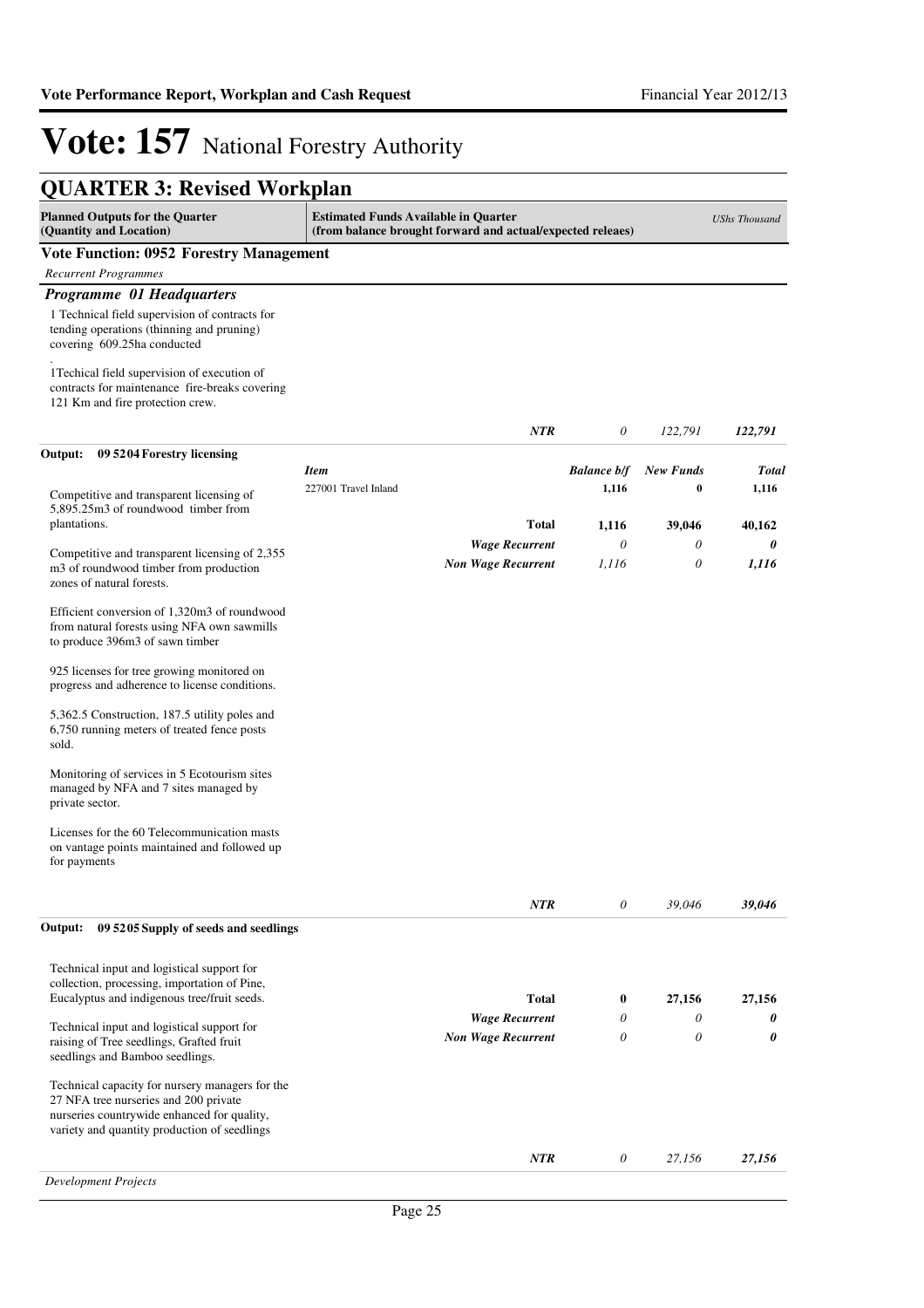| <b>QUARTER 3: Revised Workplan</b>                                                                                                                                                                     |                                                    |                       |                  |              |
|--------------------------------------------------------------------------------------------------------------------------------------------------------------------------------------------------------|----------------------------------------------------|-----------------------|------------------|--------------|
| <b>Planned Outputs for the Quarter</b><br><b>Estimated Funds Available in Quarter</b><br><b>UShs Thousand</b><br>(Quantity and Location)<br>(from balance brought forward and actual/expected releaes) |                                                    |                       |                  |              |
| <b>Vote Function: 0952 Forestry Management</b>                                                                                                                                                         |                                                    |                       |                  |              |
| <b>Development Projects</b>                                                                                                                                                                            |                                                    |                       |                  |              |
| <b>Project 0161 Support to National Forestry Authority</b>                                                                                                                                             |                                                    |                       |                  |              |
| <b>Capital Purchases</b>                                                                                                                                                                               |                                                    |                       |                  |              |
| Output: 09 5273 Roads, Streets and Highways                                                                                                                                                            |                                                    |                       |                  |              |
| 7 Km of roads constructed in Katugo CFR.                                                                                                                                                               |                                                    |                       |                  |              |
| 50 Km in Lendu, 30Km in Mwenge, 63 Km in                                                                                                                                                               | <b>Total</b>                                       | $\bf{0}$              | $\boldsymbol{0}$ | $\bf{0}$     |
| Bugamba/ Rwoho, and 25 Km in South Busoga                                                                                                                                                              | <b>GoU</b> Development                             | 0                     | 0                | 0            |
| maintained.                                                                                                                                                                                            | <b>Donor Development</b>                           | 0                     | $\theta$         | 0            |
|                                                                                                                                                                                                        | NTR                                                | $\theta$              | $\theta$         | 0            |
| Output:<br>09 5275 Purchase of Motor Vehicles and Other Transport Equipment                                                                                                                            |                                                    |                       |                  |              |
| 7 Motorcycles procured                                                                                                                                                                                 |                                                    |                       |                  |              |
| 2 Vehicles procured                                                                                                                                                                                    | Total                                              | $\bf{0}$              | $\bf{0}$         | $\bf{0}$     |
|                                                                                                                                                                                                        | <b>GoU</b> Development                             | 0                     | 0                | 0            |
| 1 Boats procured for Buvuma and Bugala<br>sectors                                                                                                                                                      | <b>Donor Development</b>                           | $\theta$              | 0                | 0            |
| 5 Fleet management systems procured for<br>vehicles.                                                                                                                                                   |                                                    |                       |                  |              |
|                                                                                                                                                                                                        | NTR                                                | $\theta$              | $\theta$         | 0            |
| 09 5278 Purchase of Office and Residential Furniture and Fittings<br>Output:                                                                                                                           |                                                    |                       |                  |              |
| Office equipment maintained                                                                                                                                                                            |                                                    |                       |                  |              |
| Furniture and fittings maintained                                                                                                                                                                      | Total                                              | $\bf{0}$              | $\bf{0}$         | $\bf{0}$     |
|                                                                                                                                                                                                        | <b>GoU</b> Development                             | 0                     | 0                | 0            |
|                                                                                                                                                                                                        | <b>Donor Development</b>                           | $\theta$              | $\theta$         | 0            |
|                                                                                                                                                                                                        | NTR                                                | $\theta$              | 0                | 0            |
| <b>Outputs Provided</b>                                                                                                                                                                                |                                                    |                       |                  |              |
| Output: 09 5201 Mangement of Central Forest Reserves                                                                                                                                                   |                                                    |                       |                  |              |
| 2.5 Km of boundary length of highly threatened                                                                                                                                                         |                                                    |                       |                  |              |
| Central Forest Reserves (CFRs) resurveyed and                                                                                                                                                          |                                                    |                       |                  |              |
| marked with concrete pillars (Pilot)                                                                                                                                                                   | <b>Total</b>                                       | $\bf{0}$              | 878,159          | 878,159      |
| 17.0 Km of Forest boundary of selected CFRs<br>reopened                                                                                                                                                | <b>GoU</b> Development<br><b>Donor Development</b> | 0<br>0                | 0<br>762,003     | 0<br>762,003 |
| Computers serviced once a quarter                                                                                                                                                                      |                                                    |                       |                  |              |
|                                                                                                                                                                                                        |                                                    |                       |                  |              |
| Output:<br>09 5202 Establishment of new tree plantations                                                                                                                                               | NTR                                                | $\theta$              | 116,157          | 116,157      |
|                                                                                                                                                                                                        |                                                    |                       |                  |              |
| 350 Ha of industrial timber plantations<br>established in (Lendu-30ha, Opit-Abera-10ha,                                                                                                                |                                                    |                       |                  |              |
| Mafuga-160ha, Mbarara-100 ha Katugo-20 ha                                                                                                                                                              | <b>Total</b>                                       | $-271$                | 269,392          | 269,121      |
| Rwoho and Bugamba-30ha                                                                                                                                                                                 | <b>GoU</b> Development                             | $\theta$              | 0                | 0            |
| 32 ha of roadside demo plantations established                                                                                                                                                         | <b>Donor Development</b>                           | $\boldsymbol{\theta}$ | 261,522          | 261,522      |
|                                                                                                                                                                                                        |                                                    |                       |                  |              |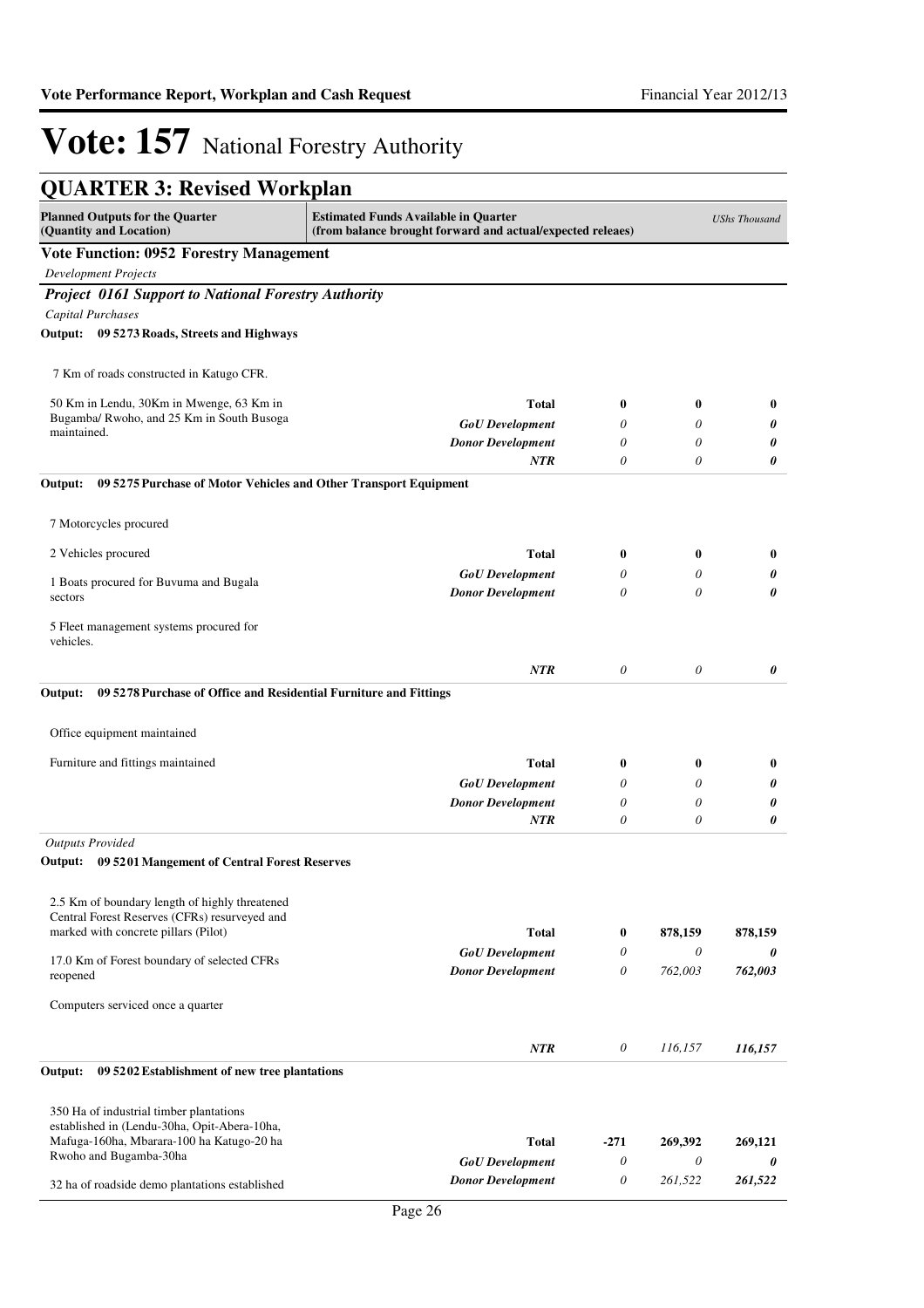| <b>QUARTER 3: Revised Workplan</b>                                                                       |                                                                                                           |                           |                  |                      |
|----------------------------------------------------------------------------------------------------------|-----------------------------------------------------------------------------------------------------------|---------------------------|------------------|----------------------|
| <b>Planned Outputs for the Quarter</b><br>(Quantity and Location)                                        | <b>Estimated Funds Available in Quarter</b><br>(from balance brought forward and actual/expected releaes) |                           |                  | <b>UShs Thousand</b> |
| <b>Vote Function: 0952 Forestry Management</b>                                                           |                                                                                                           |                           |                  |                      |
| <b>Development Projects</b>                                                                              |                                                                                                           |                           |                  |                      |
| <b>Project 0161 Support to National Forestry Authority</b>                                               |                                                                                                           |                           |                  |                      |
| in S/West Range                                                                                          |                                                                                                           |                           |                  |                      |
| 1 fire awareness meeting conducted in North<br>Rwenzori                                                  |                                                                                                           |                           |                  |                      |
|                                                                                                          | <b>NTR</b>                                                                                                | $-271$                    | 7.870            | 7,599                |
| Output:<br>09 5203 Plantation Management                                                                 |                                                                                                           |                           |                  |                      |
| 2,130 ha of crop below 3 years weeded.                                                                   |                                                                                                           |                           |                  |                      |
| 687.5 Ha tended by thinning and pruning.                                                                 | <b>Total</b>                                                                                              | $\bf{0}$                  | 116,157          | 116,157              |
|                                                                                                          | <b>GoU</b> Development                                                                                    | 0                         | 0                | 0                    |
| 272.5 Km of fire breaks maintained to protect<br>the young plantations from fires.                       | <b>Donor Development</b>                                                                                  | $\theta$                  | 0                | 0                    |
| 88 fire patrol crews employed during the dry<br>season to patrol and fire fires during the dry<br>season |                                                                                                           |                           |                  |                      |
|                                                                                                          | <b>NTR</b>                                                                                                | 0                         | 116,157          | 116,157              |
| Output:<br>09 5204 Forestry licensing                                                                    |                                                                                                           |                           |                  |                      |
| 2,500 ha of land demarcated for tree farming                                                             |                                                                                                           |                           |                  |                      |
| 1 site set aside for ecotourism development,                                                             | <b>Total</b>                                                                                              | $\bf{0}$                  | 0                | $\bf{0}$             |
| promoted and licensed for development by the                                                             | <b>GoU</b> Development                                                                                    | 0                         | 0                | 0                    |
| private sector.                                                                                          | <b>Donor Development</b>                                                                                  | 0                         | 0                | 0                    |
|                                                                                                          | <b>NTR</b>                                                                                                | 0                         | 0                | 0                    |
| 09 5205 Supply of seeds and seedlings<br>Output:                                                         |                                                                                                           |                           |                  |                      |
|                                                                                                          | <b>Item</b>                                                                                               | <b>Balance b/f</b>        | <b>New Funds</b> | <b>Total</b>         |
| 578.5Kg of Pine tree seed (407-imported,<br>171.5 locally collected), 13,283Kg of                        | 224002 General Supply of Goods and Services                                                               | 6                         | $\bf{0}$         | 6                    |
| indigenous tree/fruit seed.                                                                              | <b>Total</b>                                                                                              | 6                         | 0                | 6                    |
| Raising of 2,015,100 seedlings at the NTSC                                                               | <b>GoU</b> Development                                                                                    | 6                         | 0                |                      |
| and regional nurseries                                                                                   | <b>Donor Development</b>                                                                                  | $\theta$                  | 0                | 0                    |
|                                                                                                          | NTR                                                                                                       | 0                         | 0                | 0                    |
|                                                                                                          | <b>GRAND TOTAL</b>                                                                                        | 29,387                    | 3,755,668        | 3,785,055            |
|                                                                                                          | <b>Wage Recurrent</b>                                                                                     | $\boldsymbol{\mathit{0}}$ | 0                | 0                    |
|                                                                                                          | <b>Non Wage Recurrent</b>                                                                                 | 29,652                    | $\theta$         | 29,652               |
|                                                                                                          | <b>GoU</b> Development                                                                                    | 6                         | 0                | 6                    |
|                                                                                                          | <b>Donor Development</b>                                                                                  | $\boldsymbol{\mathit{0}}$ | 1,023,524        | 1,023,524            |
|                                                                                                          | NTR                                                                                                       | $-271$                    | 2,732,144        | 2,731,873            |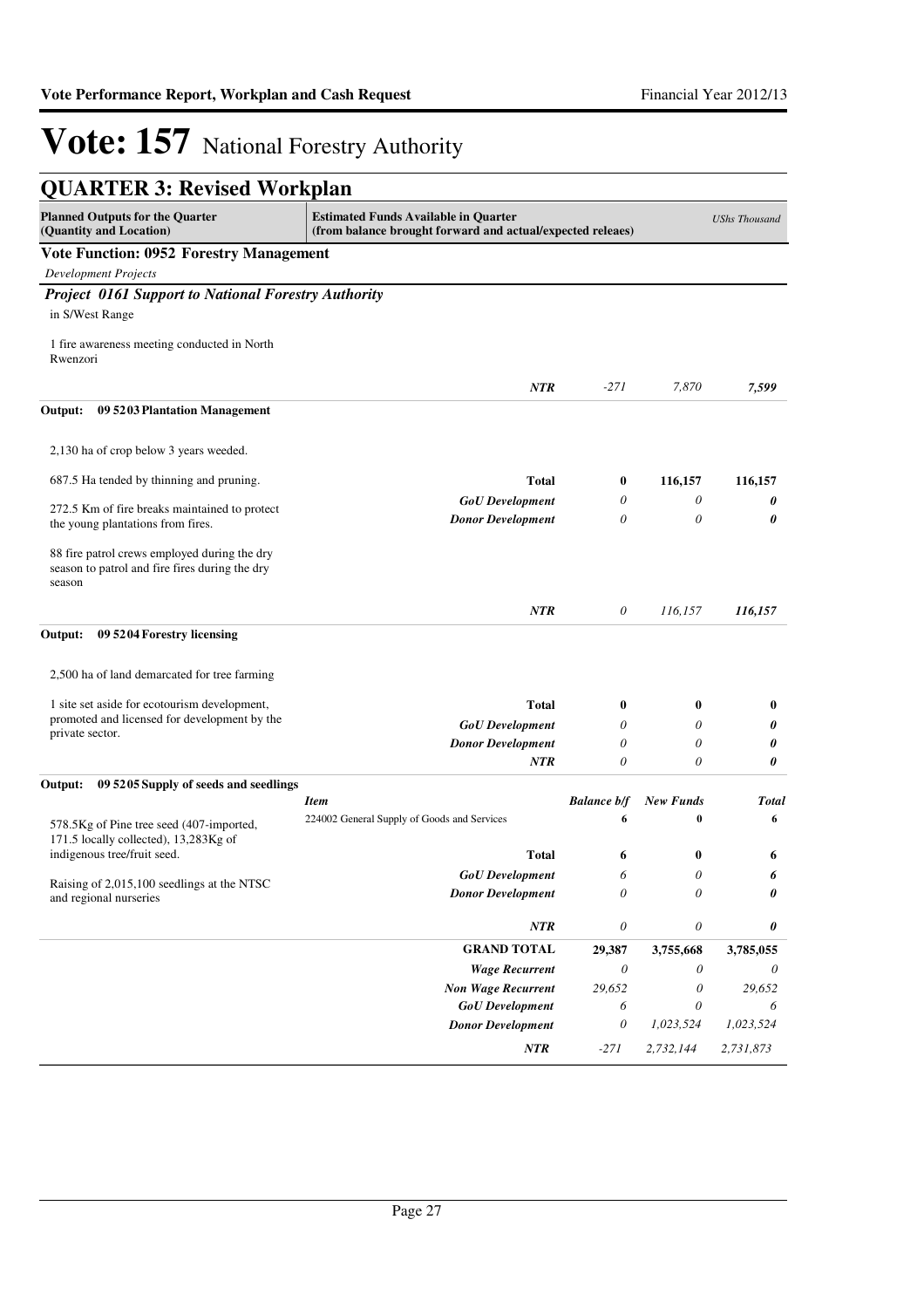## **QUARTER 4: Revised Cashflow Plan**

**Non-Wage Recurrent**

|                                                              | <b>Annual budget</b> Release to |                   | % Budget                                                  | <b>Q4 Cash Requirement</b> |          |
|--------------------------------------------------------------|---------------------------------|-------------------|-----------------------------------------------------------|----------------------------|----------|
|                                                              |                                 | end of O3         | <b>Released</b>                                           | <b>Total</b>               | % Budget |
| PAF                                                          | 0                               | $\Omega$          | $0.0\%$                                                   | $\Omega$                   | $0.0\%$  |
| Statutory                                                    | $\bf{0}$                        | $\Omega$          | $0.0\%$                                                   | $\Omega$                   | $0.0\%$  |
| Other                                                        | 0.146190533                     | 0.998757639       | 683.2%                                                    | $\Omega$                   | $0.0\%$  |
| <b>Total</b>                                                 | 0.146190533                     | 0.998757639       | 683.2%                                                    | $\bf{0}$                   | $0.0\%$  |
| Reasons for cash requirement greater than 1/4 of the budget: |                                 |                   | All remaining funding is needed<br>in the thirrd quarter. |                            |          |
| <b>GoU</b> Development                                       |                                 |                   |                                                           |                            |          |
|                                                              | <b>Annual budget</b>            | <b>Release to</b> | % Budget                                                  | <b>Q4 Cash Requirement</b> |          |
|                                                              | end of O3                       | <b>Released</b>   | <b>Total</b>                                              | % Budget                   |          |
| PAF                                                          | $\bf{0}$                        | $\Omega$          | $0.0\%$                                                   | $\Omega$                   | $0.0\%$  |
| Other                                                        | 1                               | 0.625968598       | 62.6%                                                     | $\Omega$                   | $0.0\%$  |
| <b>Total</b>                                                 | 1                               | 0.625968598       | $62.6\%$                                                  | 0                          | $0.0\%$  |
| Reasons for cash requirement greater than 1/4 of the budget: |                                 |                   | All remaining funding is needed<br>in the thirrd quarter. |                            |          |
| <b>Grand Total</b>                                           |                                 |                   |                                                           |                            |          |
|                                                              | <b>Annual budget</b>            | <b>Release to</b> | % Budget<br><b>Released</b>                               | <b>Q4 Cash Requirement</b> |          |
|                                                              |                                 | end of O3         |                                                           | <b>Total</b>               | % Budget |
| <b>Grand Total</b>                                           | 1.146190533                     | 1.624726237       | 141.8%                                                    | $\bf{0}$                   | $0.0\%$  |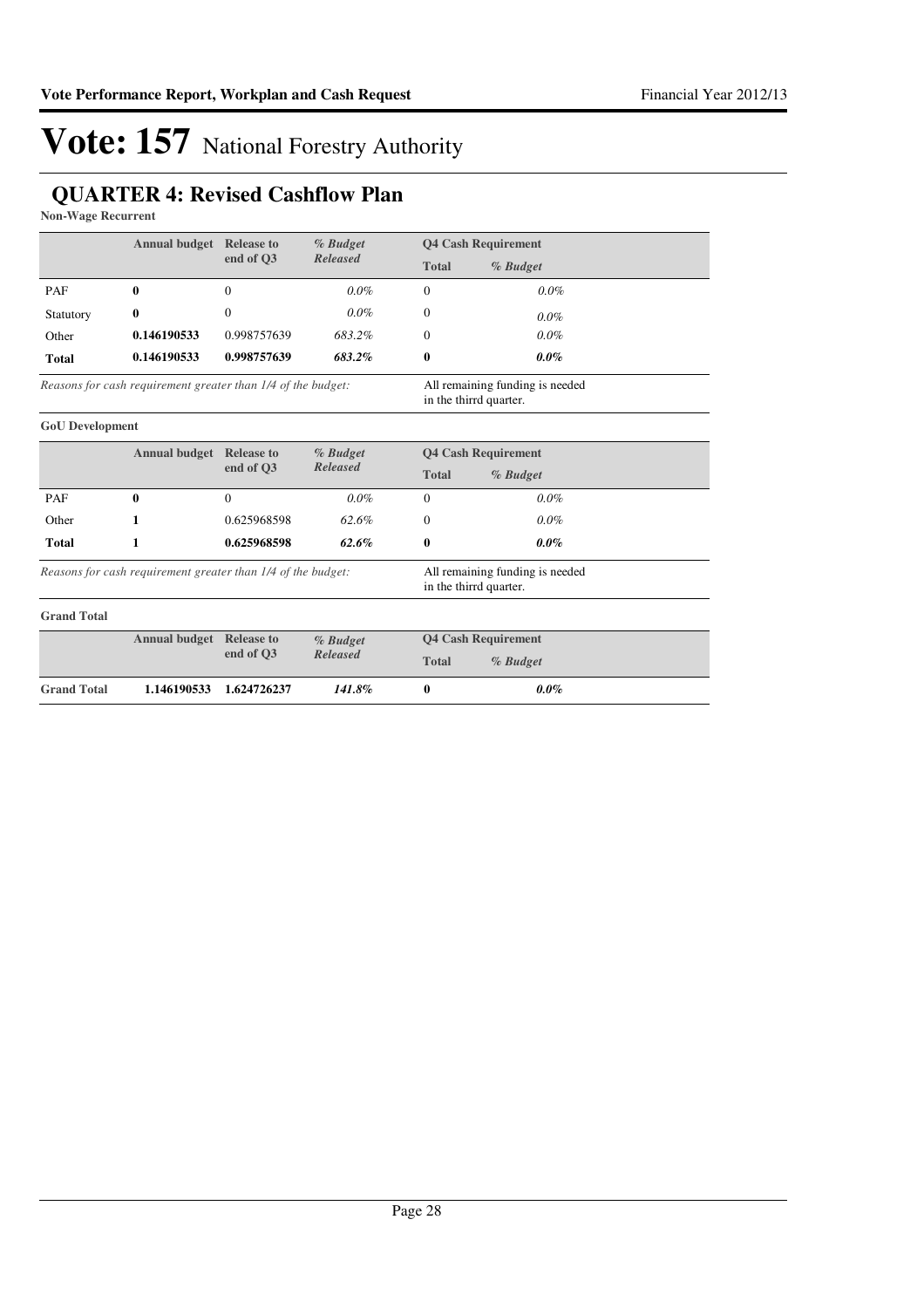### **Checklist for OBT Submissions made during QUARTER 3**

*This is an automated checklist which shows whether data has been entered into the areas which are required for a complete quarterly submission. It does not verify the quality of the data that has been entered. A complete checklist is therefore a necessary, but not sufficient condition for a satisfactory submission to MoFPED.*

### *Project and Programme Quarterly Performance Reports and Workplans (Step 2)*

The table below shows whether output information, and where relevant donor and ntr data has been entered into the required areas for the quarterly performance reports and quarterly workplans under step 2.

### **Output Information**

| <b>Vote Function, Project and Program</b>        | Q <sub>2</sub><br>Q3                           |
|--------------------------------------------------|------------------------------------------------|
|                                                  | <b>Report Workplan</b>                         |
| 0952 Forestry Management                         |                                                |
| $\circ$ Recurrent Programmes                     |                                                |
| $-01$<br>Headquarters                            | Data In<br>Data In                             |
| $\circ$ Development Projects                     |                                                |
| - 0161<br>Support to National Forestry Authority | Data In<br>Data In                             |
| <b>Donor Releases and Expenditure</b>            |                                                |
| <b>Vote Function, Project and Program</b>        | Q <sub>2</sub><br>Q3<br>Report Workplan        |
| 0952 Forestry Management                         |                                                |
| $\circ$ Development Projects                     |                                                |
| Support to National Forestry Authority<br>- 0161 | Data In<br>Data In                             |
| <b>NTR Releases and Expenditure</b>              |                                                |
| <b>Vote Function, Project and Program</b>        | Q <sub>2</sub><br>Q3<br><b>Report Workplan</b> |
| 0952 Forestry Management                         |                                                |
| $\circ$ Recurrent Programmes                     |                                                |
| $-01$<br>Headquarters                            | Data In<br>Data In                             |
| $\circ$ Development Projects                     |                                                |

## *Vote Performance Summary (Step 3)*

The table below shows whether information has been entered into the required fields in the vote performance summary tables for each vote functions under step 3.1:

| <b>Vote Function</b>     | Perf.<br><b>Indicators</b> | Output<br><b>Summary</b> | <b>Actions</b> |
|--------------------------|----------------------------|--------------------------|----------------|
| 0952 Forestry Management | Data In                    | Data In                  | Data In        |

- 0161 Support to National Forestry Authority **Data In Data In Data In** 

The table below shows whether data has been entered in the fields for key variances in budget execution under step 3.2: